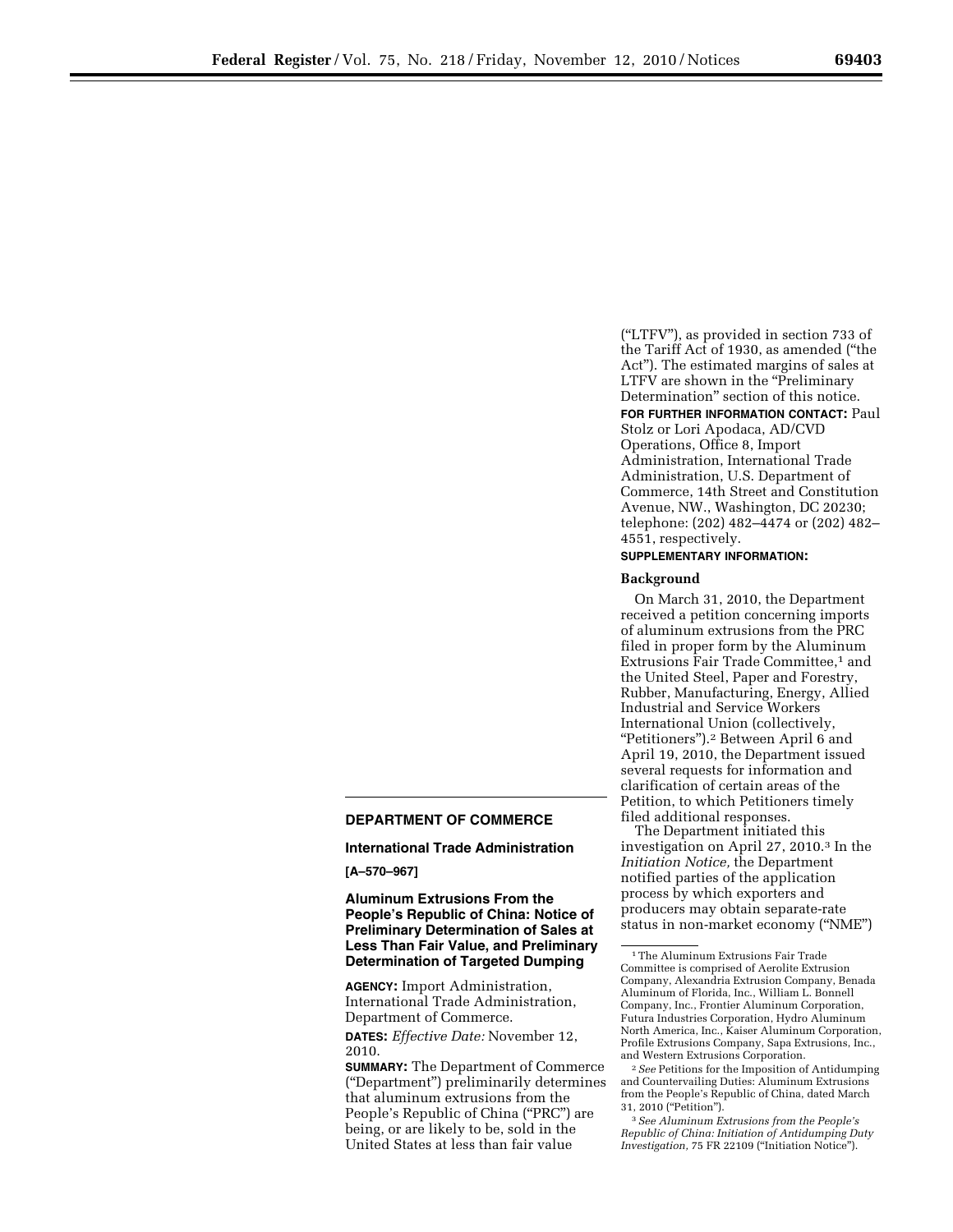investigations. The process requires exporters and producers to submit a separate-rate status application (''SRA'') 4 and to demonstrate an absence of both *de jure* and *de facto* government control over their export activities. The SRA for this investigation was posted on the Department's Web site, *http://* 

*ia.ita.doc.gov/ia-highlights-andnews.html*, on April 27, 2010. The due date for filing an SRA was June 28, 2010.

On May 17, 2010, the International Trade Commission (''ITC'') determined that there is a reasonable indication that an industry in the United States is materially injured or threatened with material injury by reason of imports of aluminum extrusions from the PRC.5

#### **Period of Investigation**

The period of investigation ("POI") is July 1, 2009, through December 31, 2009. This period corresponds to the two most recent fiscal quarters prior to the month of the filing of the petition, which was March 2009. *See* 19 CFR 351.204(b)(1).

# **Postponement of Preliminary Determination**

On August 4, 2010, Petitioners made a timely request pursuant to section 733(c)(1)(A) of the Act and 19 CFR 351.205(b)(2) and (e) for a 50-day postponement of the preliminary determination. On August 19, 2010, the Department published a postponement of the preliminary AD determination on aluminum extrusions from the PRC.6

### **Scope of the Investigation**

The merchandise covered by this investigation is aluminum extrusions which are shapes and forms, produced by an extrusion process, made from aluminum alloys having metallic elements corresponding to the alloy series designations published by The Aluminum Association commencing with the numbers 1, 3, and 6 (or proprietary equivalents or other certifying body equivalents). Specifically, the subject merchandise made from aluminum alloy with an Aluminum Association series designation commencing with the

number 1 contains not less than 99 percent aluminum by weight. The subject merchandise made from aluminum alloy with an Aluminum Association series designation commencing with the number 3 contains manganese as the major alloying element, with manganese accounting for not more than 3.0 percent of total materials by weight. The subject merchandise made from an aluminum alloy with an Aluminum Association series designation commencing with the number 6 contains magnesium and silicon as the major alloying elements, with magnesium accounting for at least 0.1 percent but not more than 2.0 percent of total materials by weight, and silicon accounting for at least 0.1 percent but not more than 3.0 percent of total materials by weight. The subject aluminum extrusions are properly identified by a four-digit alloy series without either a decimal point or leading letter. Illustrative examples from among the approximately 160 registered alloys that may characterize the subject merchandise are as follows: 1350, 3003, and 6060.

Aluminum extrusions are produced and imported in a wide variety of shapes and forms, including, but not limited to, hollow profiles, other solid profiles, pipes, tubes, bars, and rods. Aluminum extrusions that are drawn subsequent to extrusion (''drawn aluminum'') are also included in the scope.

Aluminum extrusions are produced and imported with a variety of finishes (both coatings and surface treatments), and types of fabrication. The types of coatings and treatments applied to subject aluminum extrusions include, but are not limited to, extrusions that are mill finished (*i.e.,* without any coating or further finishing), brushed, buffed, polished, anodized (including bright-dip anodized), liquid painted, or powder coated. Aluminum extrusions may also be fabricated, *i.e.,* prepared for assembly. Such operations would include, but are not limited to, extrusions that are cut-to-length, machined, drilled, punched, notched, bent, stretched, knurled, swedged, mitered, chamfered, threaded, and spun. The subject merchandise includes aluminum extrusions that are finished (coated, painted, *etc.*), fabricated, or any combination thereof.

Subject aluminum extrusions may be described at the time of importation as parts for final finished products that are assembled after importation, including, but not limited to, window frames, door frames, solar panels, curtain walls, or furniture. Such parts that otherwise

meet the definition of aluminum extrusions are included in the scope. The scope includes aluminum extrusions that are attached (*e.g.,* by welding or fasteners) to form subassemblies, *i.e.,* partially assembled merchandise.

Subject extrusions may be identified with reference to their end use, such as heat sinks, door thresholds, or carpet trim. Such goods are subject merchandise if they otherwise meet the scope definition, regardless of whether they are finished products and ready for use at the time of importation.

The following aluminum extrusion products are excluded: Aluminum extrusions made from aluminum alloy with an Aluminum Association series designations commencing with the number 2 and containing in excess of 1.5 percent copper by weight; aluminum extrusions made from aluminum alloy with an Aluminum Association series designation commencing with the number 5 and containing in excess of 1.0 percent magnesium by weight; and aluminum extrusions made from aluminum alloy with an Aluminum Association series designation commencing with the number 7 and containing in excess of 2.0 percent zinc by weight.

The scope also excludes finished merchandise containing aluminum extrusions as parts that are fully and permanently assembled and completed at the time of entry, such as finished windows with glass, doors, picture frames, and solar panels. The scope also excludes finished goods containing aluminum extrusions that are entered unassembled in a "kit." A kit is understood to mean a packaged combination of parts that contains, at the time of importation, all of the necessary parts to fully assemble a final finished good.

The scope also excludes aluminum alloy sheet or plates produced by other than the extrusion process, such as aluminum products produced by a method of casting. Cast aluminum products are properly identified by four digits with a decimal point between the third and fourth digit. A letter may also precede the four digits. The following Aluminum Association designations are representative of aluminum alloys for casting: 208.0, 295.0, 308.0, 355.0, C355.0, 356.0, A356.0, A357.0, 360.0, 366.0, 380.0, A380.0, 413.0, 443.0, 514.0, 518.1, and 712.0. The scope also excludes pure, unwrought aluminum in any form.

The scope also excludes collapsible tubular containers composed of metallic elements corresponding to alloy code 1080A as designated by the Aluminum

<sup>4</sup>*See* Policy Bulletin 05.1: Separate-Rates Practice and Application of Combination Rates in Antidumping Investigations involving Non-Market Economy Countries (April 5, 2005) (''Policy Bulletin 05.1''), available at *http://ia.ita.doc.gov/policy/ bull05-1.pdf.* 

<sup>5</sup>*See Investigation Nos. 701–TA–475 and 731– TA–1177 (Preliminary): Aluminum extrusions from China,* USITC Publication 4153 (June 2010).

<sup>6</sup>*See Aluminum Extrusions from the People's Republic of China: Postponement of Preliminary Determinations of Antidumping Duty Investigations,* 75 FR 51243 (August 19, 2010).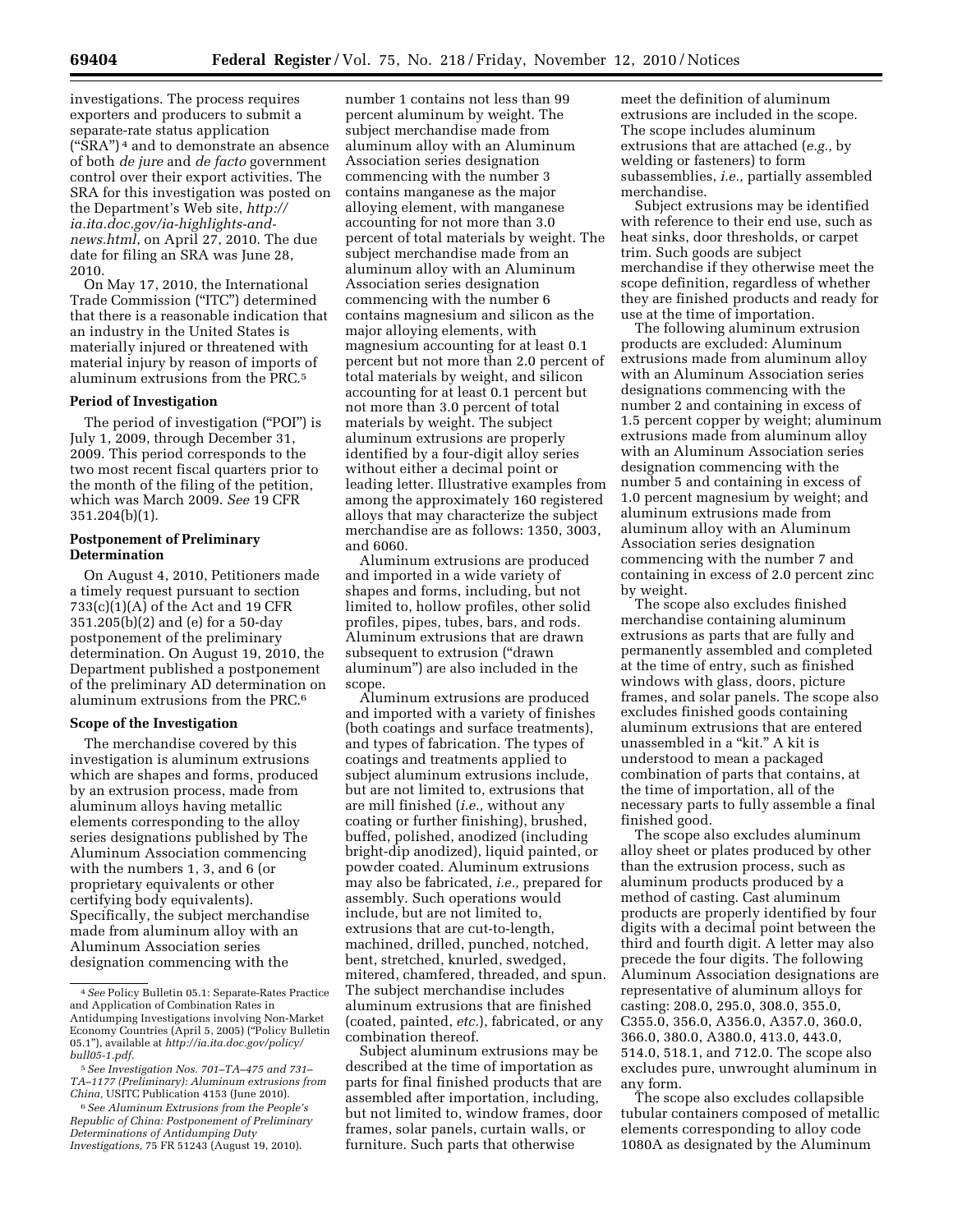Association where the tubular container (excluding the nozzle) meets each of the following dimensional characteristics: (1) Length of 37 mm or 62 mm, (2) outer diameter of 11.0 mm or 12.7 mm, and (3) wall thickness not exceeding 0.13 mm.

Imports of the subject merchandise are provided for under the following categories of the Harmonized Tariff Schedule of the United States ("HTS"): 7604.21.0000, 7604.29.1000, 7604.29.3010, 7604.29.3050, 7604.29.5030, 7604.29.5060, 7608.20.0030, and 7608.20.0090. The subject merchandise entered as parts of other aluminum products may be classifiable under the following additional Chapter 76 subheadings: 7610.10, 7610.90, 7615.19, 7615.20, and 7616.99 as well as under other HTS chapters. While HTS subheadings are provided for convenience and customs purposes, the written description of the scope in this proceeding is dispositive.

### **Scope Comments**

In accordance with the preamble to our regulations,<sup>7</sup> the Department set aside a period of time for parties to raise issues regarding product coverage and encouraged all parties to submit comments within twenty calendar days of publication.8

On May 10, 2010, Petitioners submitted comments concerning the scope of the investigation. On this same date, Toagosei America, Inc. (''Toagosei''), an importer of aluminum extrusions, and Shanghai Canghai Aluminum Tube Packing Co. (''Shanghai Canghai''), its Chinese exporter and supplier, submitted a product exclusion request for collapsible tubular containers. Also on May 10, 2010, Kam Kiu Aluminium Products Sdn Bhd and Tai Shan City Kam Kiu Aluminium Extrusion Co., Ltd. (collectively ''Kam Kiu'') submitted a request to exclude drawn aluminum products from the scope. On May 10, 2010, Brazeway, Inc. (''Brazeway'') submitted comments arguing that all shapes, forms, fabrications and subassemblies extruded from soft aluminum alloys (Aluminum Association series 1000, 3000, 6000) be included in the scope. On the same date, Eagle Metal Distributors, Inc. (''Eagle Metals'') also submitted comments requesting that certain aluminum extrusions that have a particular chemistry, wall thickness and length be excluded from the scope. On May 11, 2010, Shenyang Yuanda Aluminium Industry Engineering Co.,

Ltd. ("CNYD"), a Chinese exporter of assorted aluminum components, made a request for its unitized curtain walls and component parts to be considered kits excluded from the scope of the investigation. Also on May 11, 2010, the Department received scope comments from Hubbell Power Systems, Inc. (''HPS''), a U.S. importer of aluminum extrusions from the PRC, requesting a product exclusion for insulators and connectors used in the electric transmission industry. On May 20, 2010, Petitioners responded to scope comments submitted by Eagle Metals, CNYD, Kam Kiu, Toagosei, Shanghai Canghai and HPS.

On June 14, 2010, Toagosei clarified its May 20, 2010 scope comments regarding collapsible tubular containers. On June 15, 2010, the Department received scope comments from Alumi-Guard, Inc. (''Alumi-Guard''), a domestic manufacturer of fences and gates, proposing to modify the scope exclusion regarding fully assembled finished merchandise and kits so that such items comprised of at least 70 percent aluminum extrusions by weight would not be excluded from the scope of the investigation. On June 22, 2010, the Department received scope comments from Jerith Manufacturing Co., Inc. (''Jerith''), proposing to revise the scope exclusion regarding fully assembled finished merchandise and kits so that fully assembled finished merchandise and kits comprised of at least 75 percent aluminum extrusions by weight would not be excluded from the scope of the proceeding. On June 23, 2010, the Department received scope comments from Zhaoqing Asia Aluminum Factory Co. Ltd. (''ZAA''), an exporter of aluminum extrusions from the PRC and ZAA's U.S. purchaser of aluminum extrusions, Shapes Unlimited, Inc. (''Shapes Unlimited''), requesting that certain aluminum extrusions with specific chemistry, wall thickness, finish and weight be excluded from the scope. On June 24, 2010, Elite Fence Products, Inc. (''Elite Fence'') proposed a modification of the scope language mimicking the request made by Jerith. On July 22, 2010, Delair Group, LLC (''Delair''), submitted a scope language modification requesting the exclusion for finished products and kits be modified so that finished products and complete kits comprised of at least 75 percent aluminum extrusions by weight would not be excluded from the scope of the investigations. On August 20, 2010, Petitioners submitted a request to amend the scope to exclude certain collapsible tubular containers meeting specific dimensions. On August 23,

2010, Toagosei and Shanghai Canghai submitted comments in support of Petitioners' August 20, 2010, scope amendment request. On August 26, 2010, Digger Specialties, Inc. (''DSI'') requested a revision of scope language also mimicking the request made by Jerith.

On September 15, 2010, Nexxt Show, LLC (''Nexxt Show''), an importer of aluminum exhibition kits, inquired as to whether its imports would be covered by the "kit" exclusion. On September 17, 2010, the Department received scope comments from the Shower Door Manufacturers and Shower Enclosures Alliance (''Shower Door Manufacturers''), in which they requested clarification of the scope language covering "kits" and "finishes." On September 27, 2010, Petitioners filed their rebuttal, objecting to the proposals made by the Shower Door Manufacturers. On September 29, 2010, the Department received scope comments from Aavid Thermalloy, LLC (''Aavid''), requesting a scope exclusion for heat sinks manufactured for electronic equipment.

On October 1, 2010, Eagle Metals submitted additional scope comments covering its May 10, 2010 submission. On October 6, 2010, the Department received comments from Brazeway, objecting to Aavid's request to exclude heat sinks. On this same date, Petitioners filed pre-preliminary scope comments, requesting that the Department not amend the scope language in a manner contrary to Petitioners' intent.

The Department has summarized the submitted comments and has made preliminary determinations with regard to the issues.9 Based on our analysis of the comments, we preliminarily determine to amend the scope language by adding the following exclusion: ''the scope also excludes collapsible tubular containers composed of metallic elements corresponding to alloy code 1080A as designated by the Aluminum Association where the tubular container (excluding the nozzle) meets each of the following dimensional characteristics: (1) Length of 37 mm or 62 mm, (2) outer diameter of 11.0 mm or 12.7 mm, and (3) wall thickness not exceeding 0.13 mm."<sup>10</sup> No other changes to the scope language have been made for this preliminary determination. Comments received on or after October 7, 2010, were not submitted in time for

<sup>7</sup>*See Antidumping Duties; Countervailing Duties,*  62 FR 27296, 27323 (May 19, 1997).

<sup>8</sup>*See Notice of Initiation,* 75 FR at 22110.

<sup>9</sup>*See* the Department's memorandum entitled ''Aluminum Extrusions from the People's Republic of China, Preliminary Determinations: Comments on the Scope of the Investigations, dated October 27, 2010.

<sup>10</sup>*See id.*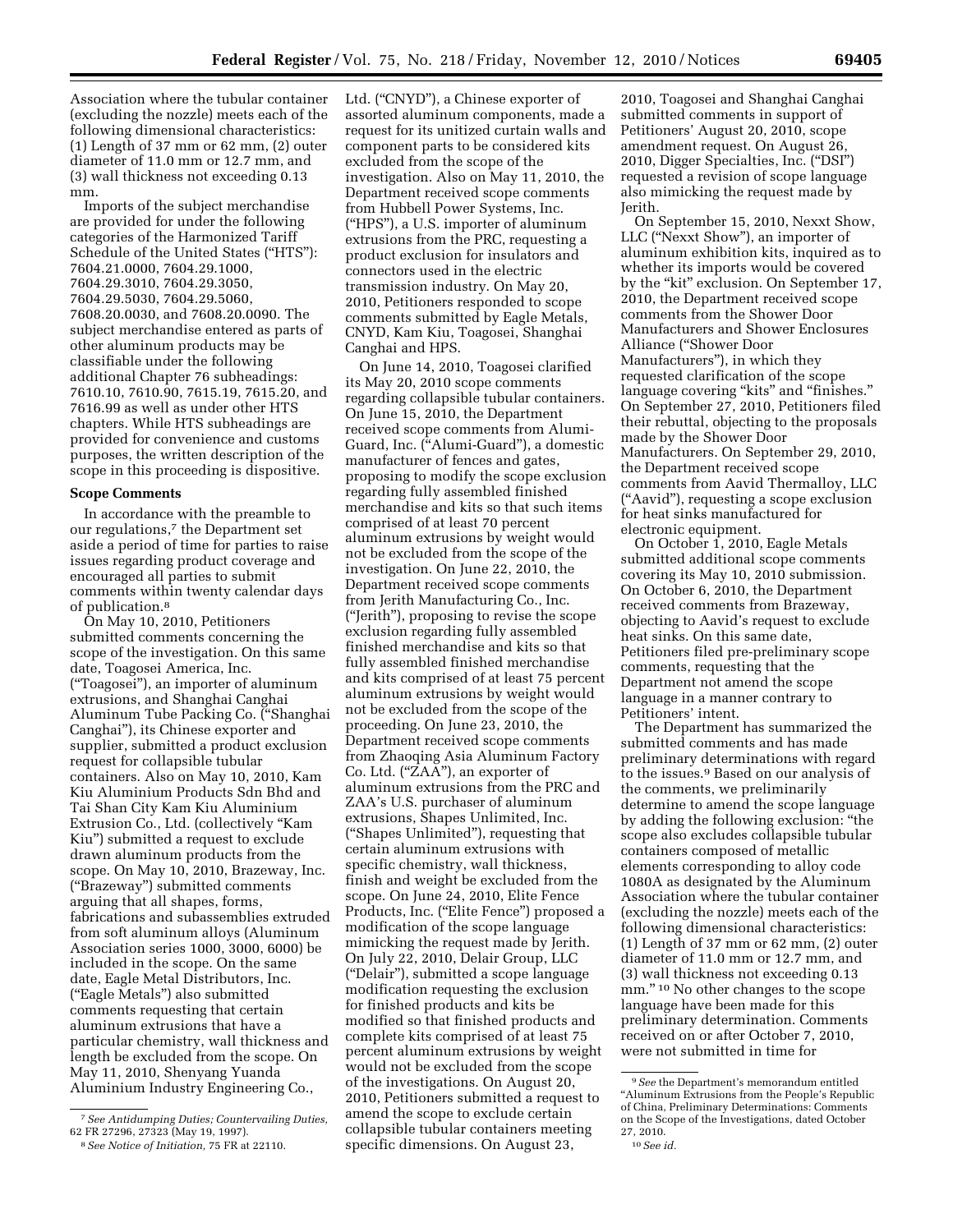consideration for the preliminary determination; however, we will fully consider them for the final determination. Interested parties may address these comments in their case briefs, and rebuttal briefs as appropriate.

#### **Non-Market Economy Country**

For purposes of initiation, Petitioners submitted an LTFV analysis for the PRC as an NME.11 The Department's most recent examination of the PRC's market status determined that NME status should continue for the PRC.12 Additionally, in two recent investigations, the Department also determined that the PRC is an NME country.13 In accordance with section 771(18)(C)(i) of the Act, the NME status remains in effect until revoked by the Department. The Department has not revoked the PRC's status as an NME country, and we have therefore treated the PRC as an NME in this preliminary determination and applied our NME methodology.

#### **Selection of Respondents**

In accordance with section 777A(c)(2) of the Act, the Department selected the two largest exporters (by quantity) of aluminum extrusions (Guang Ya Aluminium Industries Co., Ltd., Foshan Guangcheng Aluminium Co., Ltd., Kong Ah International Company Limited, and Guang Ya Aluminium Industries (Hong Kong) Limited, (collectively, ''Guang Ya Group''); and ZAA as the mandatory respondents in this investigation based on the information contained in the timely submitted Quantity &Value (''Q&V'') questionnaire responses filed by 49 exporters/producers.14

13*See, e.g., Certain Kitchen Appliance Shelving and Racks From the People's Republic of China: Preliminary Determination of Sales at Less Than Fair Value and Postponement of Final Determination,* 74 FR 9591, 9593 (March 5, 2009) (''*Kitchen Racks Prelim*'') (unchanged in *Certain Kitchen Appliance Shelving and Racks From the People's Republic of China: Final Determination of Sales at Less Than Fair Value,* 74 FR 36656 (July 24, 2009) (''*Kitchen Racks Final*'')) and *Certain Tow Behind Lawn Groomers and Certain Parts Thereof from the People's Republic of China: Preliminary Determination of Sales at Less Than Fair Value and Postponement of Final Determination,* 74 FR 4929, 4931 (January 28, 2009) (unchanged in *Certain Tow Behind Lawn Groomers and Certain Parts Thereof from the People's Republic of China: Final Determination of Sales at Less Than Fair Value,* 74 FR 29167 (June 19, 2009)).

14 *See* the Department's memorandum entitled, ''Antidumping Duty Investigation of Aluminum

On April 16, 2010, and September 8, 2010, Zhaoqing New Zhongya Aluminum Co., Ltd. (''ZNZ''), Zhongya Shaped Aluminium (HK) Holding Limited (''Shaped Aluminum'') and Karlton Aluminum Company Ltd. (''Karlton'') (collectively ''New Zhongya'') filed an Original Questionnaire response to sections A and sections C and D, respectively, requesting to be considered as a voluntary respondent. Further, on June 29, 2010, ZNZ, Shaped Aluminum and Karlton each filed SRA's.

The Department issued its antidumping questionnaire to Guang Ya Group and ZAA on July 16, 2010. The Department requested that the respondents provide a response to section A of the Department's questionnaire on August 6, 2010, and a response to sections C and D of the questionnaire on August 23, 2010. From August 5, 2010, until the present, the Department has granted both respondents several extensions for their submissions.

Guang Ya Group submitted its responses to the section A and sections C and D questionnaires on August 16, 2010 and September 8, 2010, respectively. The Department issued several supplemental questionnaires and Guang Ya Group submitted responses to these supplemental questionnaires on September 22, 24, 27, 29, October 15, and 21, 2010.

ZAA submitted its section A response on August 13, 2010. ZAA submitted responses to section C and D on September 3, 2010. On September 10, 2010, ZAA informed the Department that it would no longer participate in the investigation.15 The Department subsequently determined that it did not have sufficient time to investigate New Zhongya as a voluntary respondent.16 However, as described in the *Affiliation*  section below, New Zhongya is being examined in the context of its relationship to the Guang Ya Group.

#### **Surrogate Country**

When the Department is investigating imports from an NME, section 773(c)(1) of the Act directs it to base normal value, in most circumstances, on the NME producer's factors of production

15*See* ZAA's September 10, 2010, letter to the Department stating that it would no longer participate in the investigation.

16*See* The Department's October 1, 2010 supplemental questionnaire to New Zhongya.

(''FOPs'') valued in a surrogate marketeconomy country or countries considered to be appropriate by the Department. In accordance with section 773(c)(4) of the Act, in valuing the FOPs, the Department shall utilize, to the extent possible, the prices or costs of FOPs in one or more market-economy countries that are at a level of economic development comparable to that of the NME country and are significant producers of comparable merchandise. The sources of the surrogate values we have used in this investigation are discussed under the ''Normal Value'' section below.

The Department determined that India, the Philippines, Indonesia, Thailand, Ukraine and Peru are countries comparable to the PRC in terms of economic development.17 Once the countries that are economically comparable to the PRC have been identified, we select an appropriate surrogate country by determining whether an economically comparable country is a significant producer of comparable merchandise and whether the data for valuing FOPs is both available and reliable.18 No parties provided comments on the record concerning the surrogate country.

We have determined that it is appropriate to use India as a surrogate country pursuant to section 773(c)(4) of the Act based on the following: (1) It is at a similar level of economic development pursuant to section  $773(c)(4)$  of the Act; (2) it is a significant producer of comparable merchandise; and (3) we have reliable data from India that we can use to value the FOPs. Thus, we have calculated normal value (''NV'') using Indian prices when available and appropriate to value the FOPs of the aluminum extrusion producers under investigation. We have obtained and relied upon contemporaneous publicly available information wherever possible.19

In accordance with 19 CFR 351.301(c)(3)(i), for the final determination in an antidumping investigation, interested parties may submit publicly available information to

19*See* Memorandum to Wendy J. Frankel, ''Aluminum Extrusions from the People's Republic of China: Surrogate Value Memorandum'' (October 27, 2010) (''Surrogate Value Memorandum'').

<sup>11</sup>*See Initiation Notice,* 75 FR at 22111.

<sup>12</sup>*See Memorandum for David M. Spooner, Assistant Secretary for Import Administration, Antidumping Duty Investigation of Certain Lined Paper Products from the People's Republic of China (*''*China*''*): China's Status as a Non-Market Economy (*''*NME*''*') (August 30, 2006) (memorandum is on file in the CRU on the record of case number A–570– 901).* 

extrusions from the People's Republic of China: Selection of Mandatory Respondents,'' dated July 16, 2010 (''Respondent Selection Memo''). Of the companies that filed Q&Vs, 34 were named in the Petition, 15 were not. Some companies submitted one Q&V for multiple entities, resulting in 45 submissions in total, covering 49 companies.

<sup>17</sup>*See* Memorandum to Eugene Degnan from Carole Showers, ''Request for a List of Surrogate Countries for an Antidumping Duty Investigation of Aluminum Extrusions from the People's Republic of China (''PRC'') (''Office of Policy Surrogate Countries Memorandum''), dated July 26, 2010. The Department notes that these six countries are part of a non-exhaustive list of countries that are at a level of economic development comparable to the PRC.

<sup>18</sup>*See id.*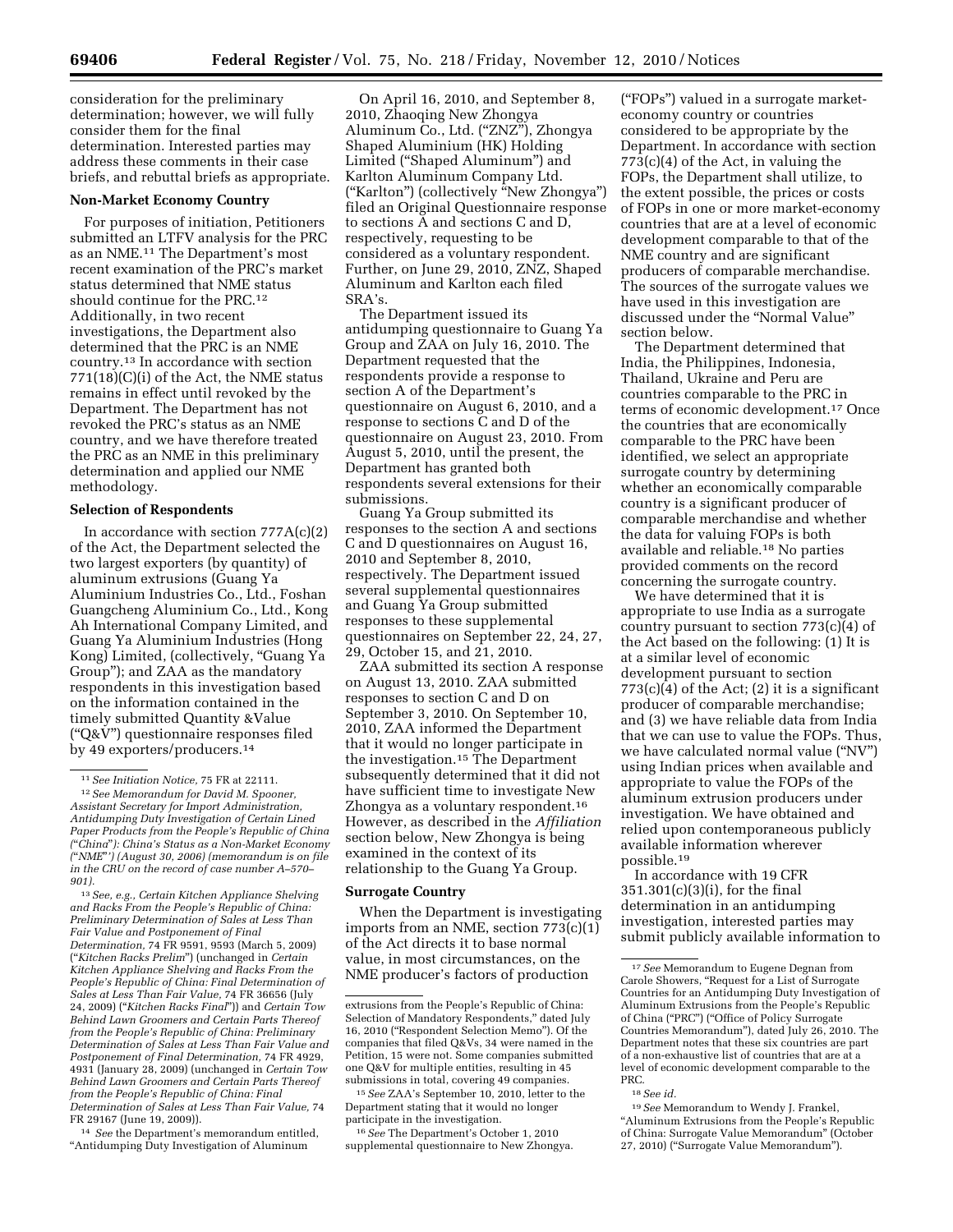value the FOPs within 40 days after the date of publication of the preliminary determination.20

# **Surrogate Value Comments**

Surrogate factor valuation comments and surrogate value information with which to value the FOPs for the preliminary determination in this proceeding were originally due August 24, 1010. On August 4, 2010, Petitioners requested an extension to submit surrogate values. On August 6, 2010, the Department granted this request extending the deadline for submission of surrogate value information for all interested parties until 7 days after both mandatory respondents had submitted their section D questionnaire responses. Surrogate value submissions were filed September 10, 2010, by Petitioners and Guang Ya Group, respectively. Petitioners filed rebuttal surrogate values comments on September 28, 2010. For a detailed discussion of the surrogate values used in this LTFV proceeding, see the "Factor Valuation" section below and the Surrogate Value Memorandum.

### **Affiliation**

Based on the evidence presented in Guang Ya Group's questionnaire responses, we preliminarily find affiliation between the entities comprising Guang Ya Group pursuant to section  $771(33)(A)$  and (F) of the Act.<sup>21</sup> In addition, based on the evidence presented in Guang Ya Group's questionnaire responses, we find that Guang Ya Group should be collapsed and treated as a single entity for

21*See* Memorandum to Wendy J. Frankel, Investigation of Aluminum Extrusions from the People's Republic of China: Preliminary Determination Regarding Affiliation and Collapsing of Guang Ya Aluminium Industries Co., Ltd., Foshan Guangcheng Aluminium Co., Ltd., Kong Ah International Company Limited, and Guang Ya Aluminium Industries (Hong Kong) Limited, and Zhaoqing New Zhongya Aluminum Co., Ltd., Zhongya Shaped Aluminium (HK) Holding Limited; Xinya Aluminum & Stainless Steel Product Co., Ltd. and Dayang Aluminum Co., Ltd. (October 27, 2010) (''Affiliation and Collapsing Memo'').

purposes of this investigation, pursuant to sections 771(33)(A) and (F) of the Act, and 19 CFR 351.401(f)(1) and (2).22 Further, while we have not accepted New Zhongya as a voluntary respondent in this investigation, we have determined to examine New Zhongya in the context of its relationship to Guang Ya Group.23 In that context, we issued supplemental questionnaires to New Zhongya on October 1, 2010, and October 12, 2010.24 Based on the evidence on the record, we have preliminarily determined that the New Zhongya entities are affiliated and should be collapsed and treated as a single entity pursuant to sections 771(33)(A) and (F) of the Act and 19 CFR 351.401(f)(1) and (2).25 Additionally, we have preliminarily determined that Guang Ya Group and New Zhongya are also affiliated with each other pursuant to section 771(33)(A) and  $(F)$  of the Act.<sup>26</sup>

Similarly, we also find that the Guang Ya Group and New Zhongya should be collapsed and treated as a single entity (collectively ''Guang Ya Group/New Zhongya'') for purposes of this investigation, pursuant to sections  $771(33)$ (A) and (F) of the Act, and 19 CFR 351.401(f)(1) and (2).27 Furthermore, we find that Guang Ya Group/New Zhongya is affiliated with another exporter/producer of aluminum extrusions: Xinya Aluminum & Stainless Steel Product Co., Ltd. (''Xinya''), pursuant to sections 771(33)(A) and (F) of the Act.28 Although neither Guang Ya Group nor New Zhongya provided the full ownership information of this entity, as requested by the Department, Guang Ya Group stated on the record of this antidumping (''AD'') investigation that a

24New Zhongya requested, and the Department granted, an extension to the submission of the response to the October 12, 2010 supplemental questionnaire until October 28, 2010. Additionally, the U.S. sales and FOP databases submitted pursuant to the October 1, 2010 supplemental questionnaire were consolidated with Guang Ya Group data and due to the Department on October 19, 2010. However, Guang Ya Group requested an extension for the submission of the consolidated database to October 21, 2010. The Department granted this extension request, but informed Guang Ya Group that as a result of the extension, the Department may not be able to use this data for the preliminary determination. In fact, due to the need to make multiple formatting changes to the consolidated database to render it usable for margin calculation, the Department was unable to use this data for the preliminary determination. *See*  Analysis Memo.

sibling of its owner was "shareholder" of Xinya, and New Zhongya stated on the public record of the companion countervailing duty investigation of aluminum extrusions from the PRC (''CVD investigation'') that a sibling of its owner was ''owner'' of Xinya. Because this information was provided on the public record of that proceeding, it is deemed to be public information.29 Accordingly, we find it reasonable to infer, as facts available, that the family members identified in the AD response as ''shareholder'' of Xinya, and the public CVD investigation response as the "owner" of Xinya, holds full ownership of his or her respective company. Therefore, because Xinya is owned by members of the same family that has ownership interests in Guang Ya Group and New Zhongya, we have determined to preliminarily treat Xinya as owned by the family grouping. Thus, we also find Xinya to be affiliated with Guang Ya Group/New Zhongya, based on common family ownership, pursuant to sections  $771(33)(A)$  and  $(F)$  of the Act.

Finally, we determine that Guang Ya Group, New Zhongya, and Xinya should be collapsed and treated as a single entity for the purposes of this investigation, pursuant to sections 19 CFR 351.401(f)(1) and (2).<sup>30</sup> This finding is based on the determination that Guang Ya Group, New Zhongya, and Xinya are affiliated, that each are exporters/producers of similar or

30*See* Affiliation and Collapsing Memo.

 $^{20}\!$  In accordance with 19 CFR 351.301(c)(1), for the final determination of this investigation, interested parties may submit factual information to rebut, clarify, or correct factual information submitted by an interested party less than ten days before, on, or after, the applicable deadline for submission of such factual information. However, the Department notes that 19 CFR 351.301(c)(1) permits new information only insofar as it rebuts, clarifies, or corrects information recently placed on the record. The Department generally will not accept the submission of additional, previously absent-from-the-record alternative surrogate value information pursuant to 19 CFR 351.301(c)(1). *See Glycine from the People's Republic of China: Final Results of Antidumping Duty Administrative Review and Final Rescission, in Part,* 72 FR 58809 (October 17, 2007), and accompanying Issues and Decision Memorandum at Comment 2.

<sup>22</sup> *Id.* 

<sup>23</sup>*See* October 1, 2010 supplemental questionnaire.

<sup>25</sup>*See* Affiliation and Collapsing Memo.

<sup>26</sup> *Id.* 

<sup>27</sup> *Id.* 

<sup>28</sup> *Id.* 

<sup>29</sup>On October 22, 2010, the Department sent letters to Guang Ya Group and New Zhongya asking them to provide an explanation of why certain company names and company ownership information should be accorded business proprietary (''BPI'') treatment, in light of the fact that this information was previously submitted as public information on the record of the countervailing duty investigation of aluminum extrusions and/or found to be publicly available on the Internet. Specifically, the Department requested that New Zhongya address the fact that it had previously submitted the names and shareholdings of each of its intermediate and ultimate owners as public information, but was now treating this information as BPI. In regard to Guang Ya Group, the Department requested that Guang Ya Group also provide an explanation of why it was treating the ownership information referenced above as BPI. On October 25, 2010, both companies responded that they agree to the treatment of this information as public information. *See* October 25, 2010 letter to the Department from New Zhongya: Aluminum Extrusions from China: Antidumping, and October 25, 2010 letter to the Department from Guang Ya Group: Aluminum Extrusions from the PRC: Comments by the Guang Ya Group Regarding Treatment of Affiliated Party Information as BPI. Accordingly, we have determined to treat this information as public information going forward in this investigation. *See* October 27, 2010 memorandum to the file: Reclassification of Business Proprietary Information (placing the public version of New Zhongya's August 6, 2010, supplemental questionnaire response and certain publicly available information found on the Internet, on the record of the AD investigation).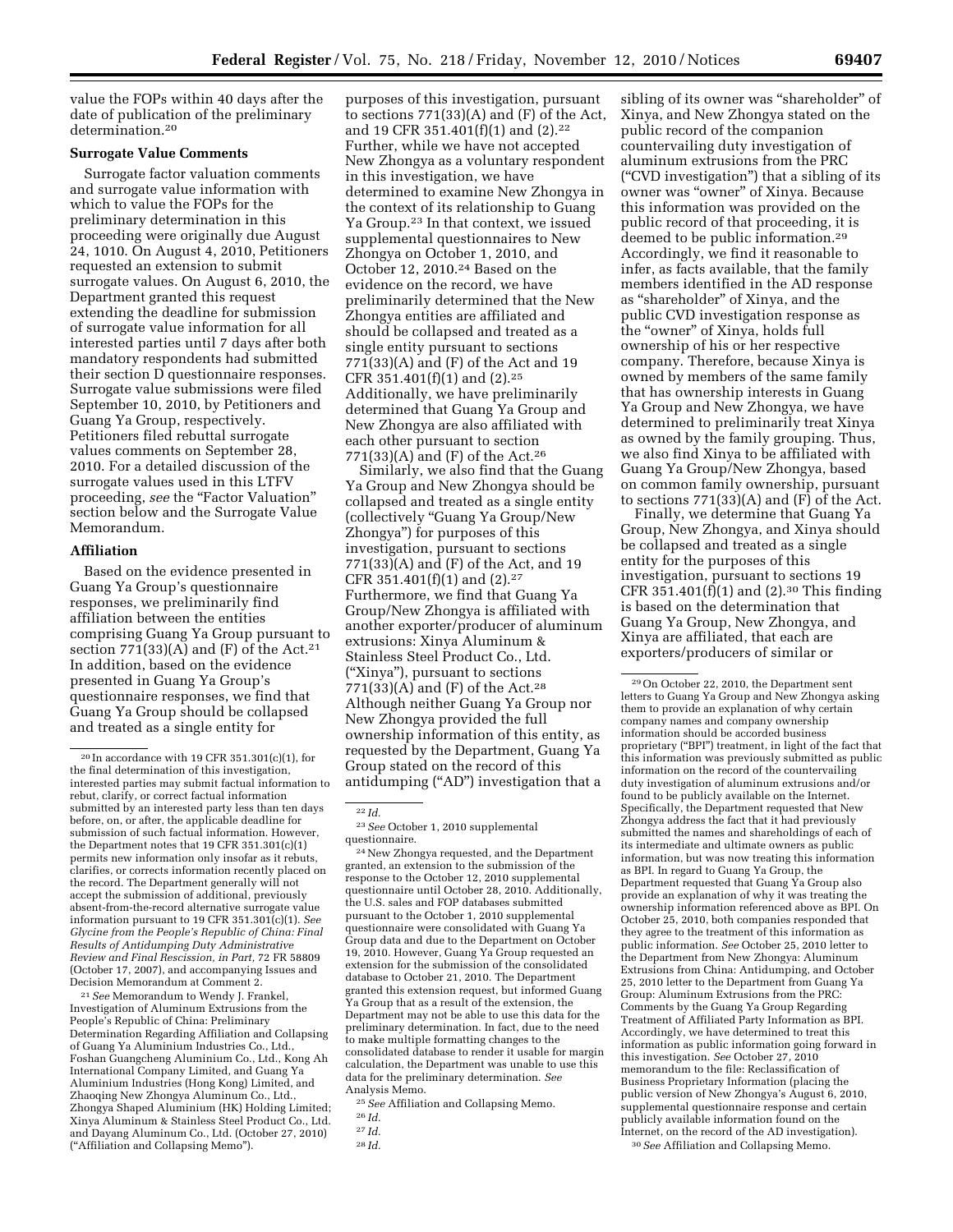identical products and no retooling would be necessary in order to restructure manufacturing priorities, 31 and that there is significant potential for manipulation of price or production between the parties based on the familial ownership of these companies.

In considering the level of common ownership pursuant to 19 CFR 351.401(f)(2)(i), we find common ownership of Guang Ya Group, New Zhongya, and Xinya by the family grouping. In this context, the family in question is the "person" jointly owning these entities. In regards to 19 CFR  $351.401(f)(2)(ii)$ , the record of this proceeding shows that family members are directors and managers of each of the three companies.32 Given that (1) the family grouping has ownership interests in both Guang Ya Group and New Zhongya, and we are concluding based on facts available that the family grouping holds ownership over Xinya, (2) the family grouping has directors and senior managers at each company, and (3) all of the companies produce and or export merchandise under consideration in this investigation, we find that the family grouping is in a position to have significant influence over the production and sales decisions of all three companies. We find that these factors support a finding of significant potential for manipulation such that all three companies should be treated as a single entity for purposes of margin calculation and assessment.33 For further discussion of the Department's affiliation and collapsing decision, see the Affiliation and Collapsing Memo.

The calculation of the margin for the preliminary determination will necessarily be based only on the data submitted by Guang Ya Group/New Zhongya. However, we will request that the single entity of Guang Ya Group/ New Zhongya/Xinya provide additional information and data pursuant to a postpreliminary determination supplemental questionnaire, including but not limited to, separate rate information, U.S. sales data and FOP data relating to Xinya. We will recalculate the margin for the final determination using this information, as appropriate.

We note that record evidence shows that Guang Ya Group/New Zhongya/ Xinya are also potentially affiliated through family ownership with another company that produces and/or exports aluminum extrusions: Da Yang Aluminum Co., Ltd. (''Da Yang''). Da Yang was named in the petition of this investigation, and the Department issued a Q&V questionnaire to Da Yang on April 27, 2010. Our records show that the Q&V questionnaire was delivered to Da Yang on May 5, 2010. Da Yang never responded to our Q&V questionnaire. Our practice is to treat companies who did not respond to the Department's request for information as part of the PRC-wide entity.34 Therefore, Da Yang is already considered part of the PRC-wide entity and is not eligible for consideration in the collapsing analysis of the other individually reviewed respondents. *See The PRC-Wide Entity and PRC-Wide Rate,* below.

## **Targeted Dumping**

On September 17 and September 30, 2010, respectively, the Department received Petitioners' allegations of targeted dumping by Guang Ya Group and New Zhongya using the Department's methodology as established in *Certain Steel Nails from the United Arab Emirates: Notice of Final Determination of Sales at Not Less Than Fair Value,* 73 FR 33985 (June 16, 2008) (''*Steel Nails*''). Based on our examination of the targeted dumping allegations filed by Petitioners, and pursuant to section  $777A(d)(1)(B)(i)$  of the Act, the Department has determined that Petitioners' allegations sufficiently indicate that there is a pattern of export prices (or constructed export prices) for comparable merchandise that differ significantly among purchasers, time periods, and regions.

As a result, the Department has applied the targeted dumping analysis established in *Steel Nails* to the Guang Ya Group/New Zhongya's U.S. sales to targeted purchasers, time periods, and regions. The methodology we employed involves a two-stage test; the first stage

addresses the pattern requirement and the second stage addresses the significant-difference requirement. *See*  section  $777A(d)(1)(B)(i)$  of the Act and *Steel Nails.* In this test we made all price comparisons on the basis of comparable merchandise (*i.e.,* by control number or CONNUM). The test procedures are the same for the customer, time period and region targeted-dumping allegations. We based all of our targeted-dumping calculations on the net U.S. price which we determined for U.S. sales by Guang Ya Group/New Zhongya in our standard margin calculations. For further discussion of the test and the results, *see* Analysis Memo. As a result of our analysis, we preliminarily determine that there is a pattern of sales for comparable merchandise that differ significantly among certain purchasers, time periods, and regions for Guang Ya Group/New Zhongya in accordance with section 777A(d)(1)(B)(i) of the Act, and our practice as discussed in *Steel Nails.* For the preliminary determination, however, we find that in this investigation the result using the standard average-to-average methodology is not substantially different from that using the alternative average-to-transaction methodology. Accordingly, for this preliminary determination we have applied the standard average-to-average methodology to all U.S. sales that Guang Ya Group/New Zhongya reported.

# **Separate Rates**

In the *Initiation Notice,* the Department notified parties of the application process by which exporters and producers may obtain separate-rate status in NME investigations.35 The process requires exporters and producers to submit a SRA.36 The standard for eligibility for a separate rate is whether a firm can demonstrate an

<sup>31</sup>*See* Guang Ya Group August 16, 2010, section A response at 16.

<sup>32</sup>*See* October 27, 2010, memorandum to the file: Reclassification of Business Proprietary Information.

<sup>33</sup>*See, e.g., Stainless Steel Bar from India: Final Results of Antidumping Duty Administrative Review,* 74 FR 47198 (September 15, 2009), and accompanying Issues and Decision Memorandum at Comment 1.

<sup>34</sup> *Drill Pipe From the People's Republic of China: Preliminary Determination of Sales at Less Than Fair Value and Affirmative Determination of Critical Circumstances, and Postponement of Final Determination,* 75 FR 51004 (August 18, 2010) stating "although all exporters/producers were given an opportunity to submit Q&V responses, we only received seven timely filed Q&V responses in response to our request. Therefore, the Department has preliminarily determined that there were exporters/producers of the merchandise under investigation during the POI from the PRC that did not respond to the Department's request for information and that it is appropriate to treat these non-responsive PRC exporters/producers as part of the PRC-wide entity because they did not qualify for a separate rate.

<sup>35</sup>*See Initiation Notice,* 75 FR at 22113.

<sup>36</sup>*See* Policy Bulletin 05.1: ''While continuing the practice of assigning separate rates only to exporters, all separate rates that the Department will now assign in its NME investigations will be specific to those producers that supplied the exporter during the period of investigation. Note, however, that one rate is calculated for the exporter and all of the producers which supplied subject merchandise to it during the period of investigation. This practice applied both to mandatory respondents receiving an individually calculated separate rate as well as the pool of non-investigated firms receiving the weighted-average of the individually calculated rates. This practice is referred to as the application of 'combination rates' because such rates apply to specific combinations of exporters and one or more producers. The cashdeposit rate assigned to an exporter will apply only to merchandise both exported by the firm in question and produced by a firm that supplied the exporter during the period of investigation.'' *See*  Policy Bulletin 05.1 at 6.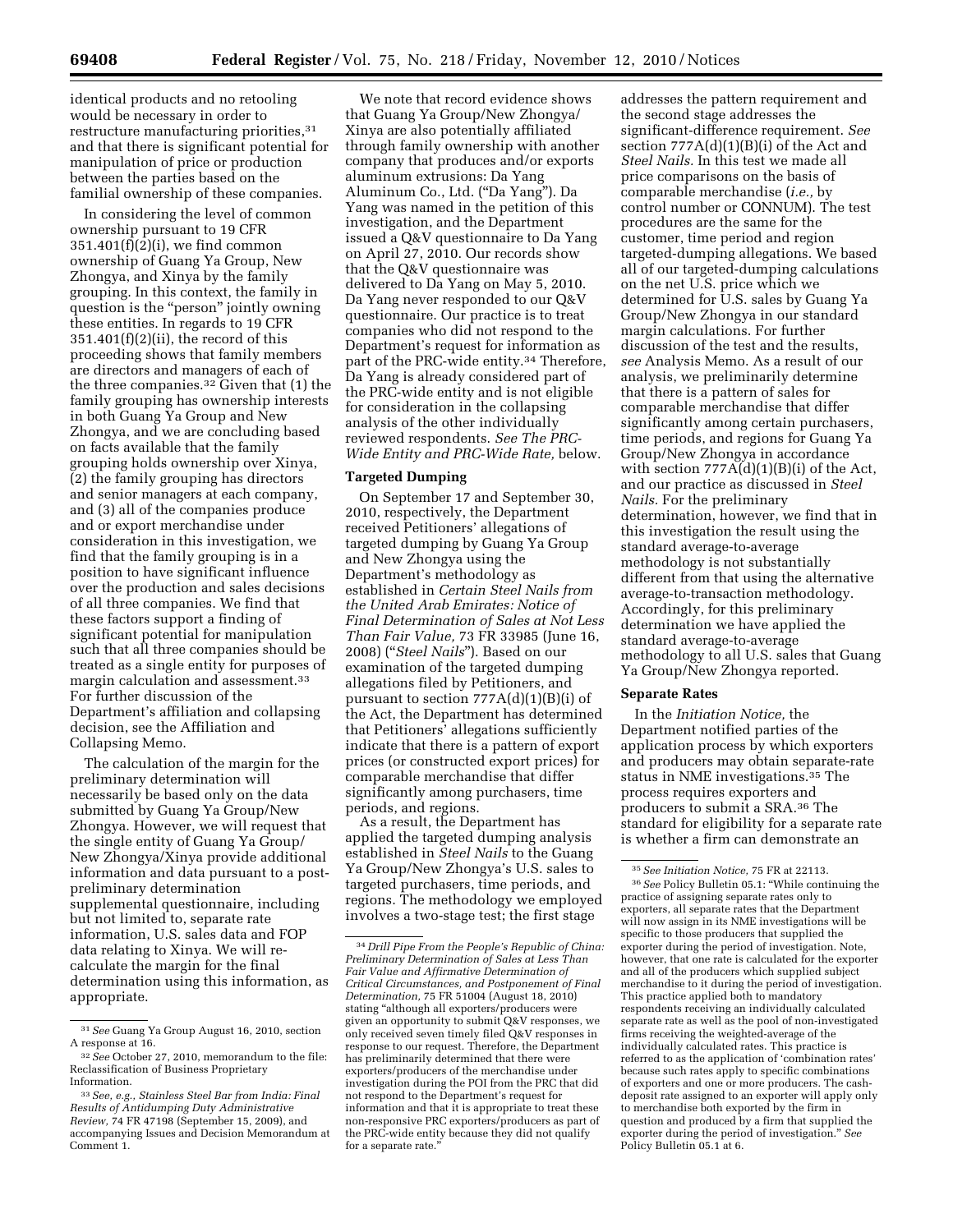absence of both *de jure* and *de facto*  government control over its export activities. In the instant investigation, the Department received timely-filed SRAs from 39 companies.37

Because ZAA did not cooperate in this investigation, we find that ZAA did not demonstrate that it was eligible for a separate rate, and it is thus part of the PRC-entity. One SR applicant, Press Metal Huasheng Aluminum Extrusion Co. Ltd., did not have any shipments of the merchandise under investigation during the POI, and so is not eligible for consideration for a separate rate.

One SR applicant, Shanghai Canghai Aluminum Tube Packing Co., submitted an SRA on June 30, 2010 (pursuant to an extension granted by the Department).<sup>38</sup> On August 18, 2010, the Department issued a Supplemental Questionnaire (''SQ'') to Shanghai Canghai. On September 8, 2010, Shanghai Canghai improperly filed its response to the SQ and the Department was not able to analyze the information contained in the response. Therefore, Shanghai Canghai will not be considered for a separate rate in the preliminary determination. However, we are providing Shanghai Canghai an

additional opportunity to correct these deficiencies after the preliminary determination.

The remaining 36 SR applicants have all stated that they are wholly foreignowned enterprises or located in a market economy, are joint ventures between Chinese and foreign companies, or are wholly Chineseowned companies. Therefore, the Department must analyze whether these respondents are wholly foreign-owned or located in a market economy as claimed or demonstrated an absence of both *de jure* and *de facto* governmental control over export activities, as appropriate.

In proceedings involving NME countries, the Department has a rebuttable presumption that all companies within the country are subject to government control and thus should be assessed a single antidumping duty rate. It is the Department's policy to assign all exporters of merchandise subject to investigation in an NME country this single rate unless an exporter can demonstrate that it is sufficiently independent so as to be entitled to a separate rate. Exporters can demonstrate this independence through the absence of both *de jure* and *de facto*  governmental control over export activities. The Department analyzes each entity exporting the subject merchandise under a test arising from *Final Determination of Sales at Less Than Fair Value: Sparklers from the People's Republic of China,* 56 FR 20588 (May 6, 1991) (''*Sparklers*''), as further developed in *Final Determination of Sales at Less Than Fair Value: Silicon Carbide from the People's Republic of China,* 59 FR 22585 (May 2, 1994) (''*Silicon Carbide*''). In accordance with the separate-rates criteria, the Department assigns separate rates in NME cases only if respondents can demonstrate the absence of both *de jure*  and *de facto* governmental control over export activities.

# *A. Separate-Rate Recipients 39*

1. Wholly Foreign-Owned or Located in a Market Economy

Thirteen separate rate applicants, *i.e.,*  the three New Zhongya entities, the two Guang Ya Group entities and eight other separate rate companies, provided evidence in their SRAs that they are wholly owned by individuals or companies located in a market economy (''ME''), (collectively ''Foreign-Owned SR Applicants'').40 Therefore, because they are wholly foreign-owned or located in a market economy, and we have no evidence indicating that they are under the control of the PRC, a separate-rate analysis is not necessary to determine whether these companies are independent from government control.41 Accordingly, we have preliminarily granted a separate rate to these companies.

## 2. Joint Ventures Between Chinese and Foreign Companies or Wholly Chinese-Owned Companies

Guang Ya Aluminium Industries Co., Ltd., Foshan Guangcheng Aluminium Co., Ltd. and twenty-one of the separaterate companies in this investigation stated that they are either joint ventures between Chinese and foreign companies or are wholly Chinese-owned companies (collectively ''PRC SR Applicants''). Therefore, the Department must analyze whether these respondents can demonstrate the absence of both *de jure* and *de facto* governmental control over export activities.

### a. Absence of *De Jure* Control

The Department considers the following *de jure* criteria in determining whether an individual company may be granted a separate rate: (1) An absence of restrictive stipulations associated with an individual exporter's business and export licenses; (2) any legislative enactments decentralizing control of companies; and (3) other formal measures by the government decentralizing control of companies. *See Sparklers,* 56 FR at 20589.

The evidence provided by the PRC SR Recipients supports a preliminary finding of *de jure* absence of governmental control based on the following: (1) An absence of restrictive stipulations associated with the individual exporters' business and export licenses; (2) there are applicable legislative enactments decentralizing control of the companies; and (3) and there are formal measures by the government decentralizing control of companies.

<sup>37</sup>The 39 separate-rate applicants are: (1) Alnan Aluminium Co., Ltd.; (2) Changshu Changsheng Aluminium Products Co., Ltd.; (3) China Square Industrial Limited; (4) Cosco (J.M) Aluminium Developments Co., Ltd.; (5) First Union Property Limited/Top-Wok Metal Co., Ltd.; (6) Foshan Guangcheng Aluminium Co., Ltd.; (7) Foshan Jinlan Non-ferrous Metal Product Co.; Ltd.; (8) Foshan Sanshui Fenglu Aluminium Co., Ltd.; (9) Guang Ya Aluminium Industries (Hong Kong) Limited; (10) Guang Ya Aluminium Industries Co., Ltd.; (11) Guangdong Hao Mei Aluminium Co., Ltd/Hao Mei Aluminium Co., Ltd./Hao Mei International Co., Ltd..; (12) Guangdong Weiye Aluminium Factory Co., Ltd.; (13) Guangdong Xingfa Aluminum Co., Ltd.; (14) Hanwood Enterprises Limited; (15) Honsense Development Company; (16) Innovative Aluminium (Hong Kong) Limited; (17) Jiangyin Trust International Inc.; (18) JMA (HK) Company Limited; (19) Kam Kiu Aluminium Products Sdn Bhd; (20) Karlton Aluminium Company Limited; (21) Kong Ah International Company Limited; (22) Longkou Donghai Trade Co., Ltd.; (23) Ningbo Yili Import and Export Co., Ltd.; (24) North China Aluminum Co., Ltd.; (25) PanAsia Aluminium (China) Limited; (26) Pingguo Asia Aluminum Co., Ltd.; (27) Popular Plastics Co., Ltd.; (28) Press Metal Huasheng Aluminum Extrusion Co., Ltd.; (29) Press Metal International Ltd.; (30) Shanghai Canghai Aluminium Tube Packing Co., Ltd.; (31) Shenyang Yuanda Aluminium Industry Engineering Co. Ltd.; (32) Tai-Ao Aluminium (Taishan) Co., Ltd.; (33) Tianjin Ruixin Electric Heat Transmission Technology Co., Ltd.; (34) USA Worldwide Door Components (Pinghu) Co., Ltd./Worldwide Door Components (Pinghu) Co.; (35) Zhaoqing Asia Aluminum Factory Co., Ltd.; (36) Zhaoqing New Zhongya Aluminum Co., Ltd.; (37) Zhejiang Yongkang Listar Aluminium Industry Co., Ltd.; (38) Zhongshan Gold Mountain Aluminium Factory Ltd.; and (39) Zhongya Shaped Aluminium (HK) Holding Limited.

<sup>38</sup>*See* the Department's June 25, 2010, letter to Shanghai Canghai granting the company's request to extend the deadline for its SRA submission to July 2, 2010.

<sup>39</sup>All separate-rate applicants receiving a separate rate are hereby referred to collectively as the "SR Recipients;'' this includes the mandatory respondents.

<sup>40</sup>The wholly foreign-owned SR Applicants are: (1) Cosco (J.M.) Aluminium Developments Co., Ltd.; (2) Guangdong Xingfa Aluminum Co., Ltd.; (3) PanAsia Aluminum (China) Limited; (4) Pingguo Asia Aluminum Co., Ltd.; (5) Popular Plastics Company Limited; (6) Tai-Ao Aluminium (Taishan) Co., Ltd.; (7) USA Worldwide Door Components (Pinghu) Co., Ltd., and (8) Worldwide Door Components Co.

<sup>41</sup> *See, e.g., Notice of Final Determination of Sales at Less Than Fair Value: Creatine Monohydrate from the People's Republic of China,*  64 FR 71104, 71104–05 (December 20, 1999) (where the respondent was wholly foreign-owned and, thus, qualified for a separate rate).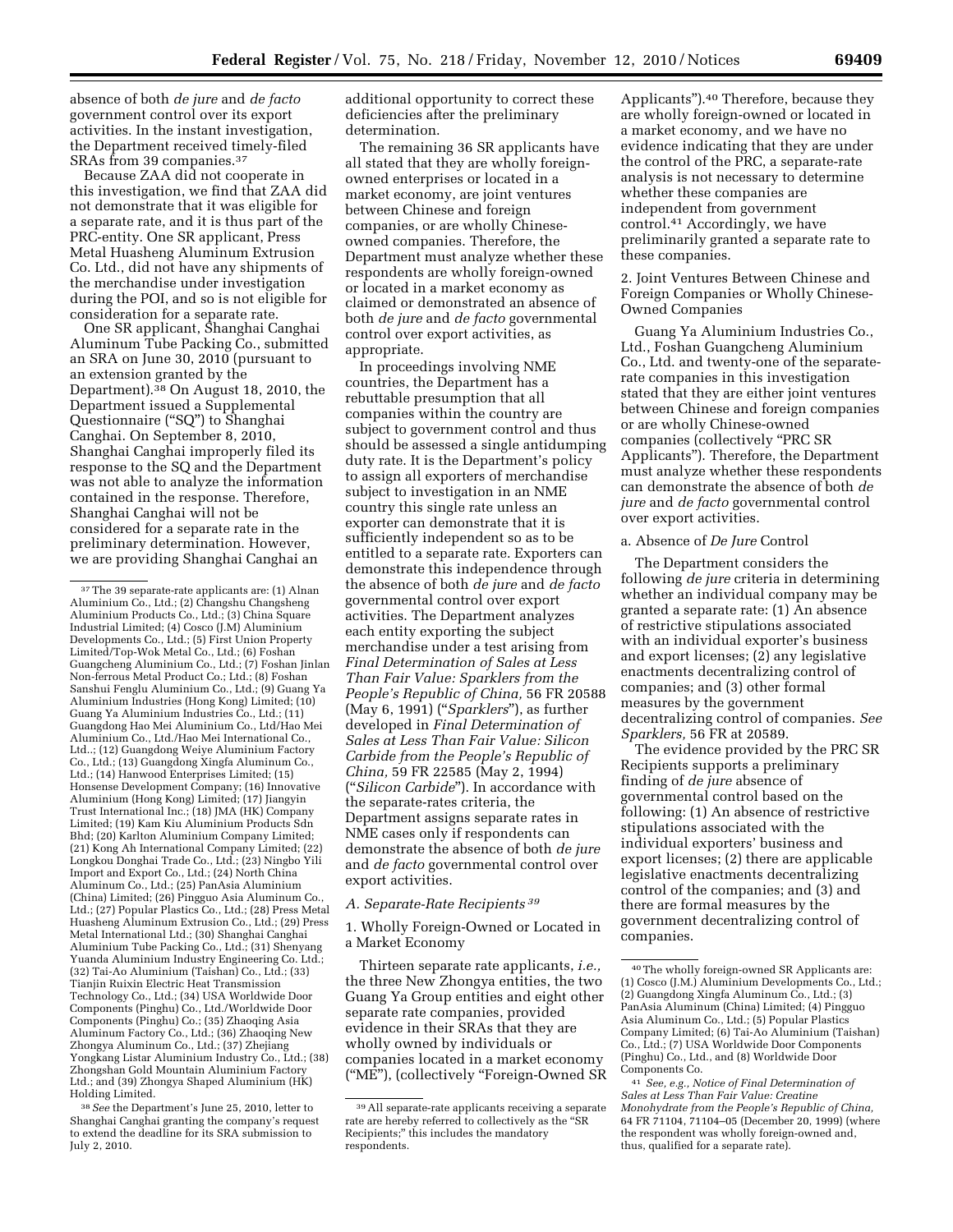### b. Absence of *De Facto* Control

Typically, the Department considers four factors in evaluating whether each respondent is subject to *de facto*  government control of its export functions: (1) Whether the export prices are set by or are subject to the approval of a government agency; (2) whether the respondent has authority to negotiate and sign contracts and other agreements; (3) whether the respondent has autonomy from the government in making decisions regarding the selection of management; and (4) whether the respondent retains the proceeds of its export sales and makes independent decisions regarding disposition of profits or financing of losses. *See Silicon Carbide,* 59 FR at 22586–87; *see also Notice of Final Determination of Sales at Less Than Fair Value: Furfuryl Alcohol From the People's Republic of China,* 60 FR 22544, 22545 (May 8, 1995). The Department has determined that an analysis of *de facto* control is critical in determining whether respondents are, in fact, subject to a degree of government control which would preclude the Department from assigning separate rates.

In this investigation, the separate rate applicants each asserted the following: (1) That the export prices are not set by, and are not subject to, the approval of a governmental agency; (2) they have authority to negotiate and sign contracts and other agreements; (3) they have autonomy from the government in making decisions regarding the selection of management; and (4) they retain the proceeds of their export sales and make independent decisions regarding disposition of profits or financing of losses. Additionally, each of these companies' SRA responses indicates that its pricing during the POI does not involve coordination among exporters.

Evidence placed on the record of this investigation by 36 of the SR Applicants demonstrate an absence of *de jure* and *de facto* government control with respect to their respective exports of the merchandise under investigation, in accordance with the criteria identified in *Sparklers* and *Silicon Carbide.*  Therefore, we are preliminarily granting a separate rate to these entities and have identified each of them in the *Preliminary Determination* section of this notice, below.

# **Application of Facts Otherwise Available and Adverse Facts Available**

*The PRC-Wide Entity and PRC-Wide Rate* 

We issued our request for Q&V information to 130 potential Chinese exporters of the subject merchandise, in addition to posting the Q&V questionnaire on the Department's website. *See* Respondent Selection Memo. While information on the record of this investigation indicates that there are numerous producers/exporters of aluminum extrusions in the PRC, we received 45 timely filed Q&V responses.42 Although all exporters were given an opportunity to provide Q&V information, not all exporters provided a response to the Department's Q&V letter. Therefore, the Department has preliminarily determined that there were exporters/producers of the subject merchandise during the POI from the PRC that did not respond to the Department's request for information (including Da Yang).43 We have treated these non-responsive PRC producers/ exporters as part of the PRC-wide entity because they did not demonstrate their eligibility for a separate rate. *See, e.g., Kitchen Racks Prelim,* unchanged in *Kitchen Racks Final.* 

Section 776(a)(2) of the Act provides that, if an interested party (A) withholds information that has been requested by the Department, (B) fails to provide such information in a timely manner or in the form or manner requested, subject to subsections  $782(c)(1)$  and  $(F)$  of the Act, (C) significantly impedes a proceeding under the antidumping statute, or (D) provides such information but the information cannot be verified, the Department shall, subject to subsection 782(d) of the Act, use facts otherwise available in reaching the applicable determination.

Information on the record of this investigation indicates that the PRCwide entity was non-responsive. Specifically, certain companies did not respond to our questionnaire requesting Q&V information. Additionally, on September 10, 2010, ZAA informed the Department that it would no longer participate in the investigation. Accordingly, we find that the PRCentity withheld information requested by the Department; failed to provide information in a timely manner and neither indicated that it was having

difficulty providing the information nor requested that it be allowed to submit the information in an alternate form; significantly impeded the proceeding by not submitting the requested proceeding, and in the case of ZAA, submitted information that cannot be verified as a result of its determination to discontinue participation in the proceeding. As a result, pursuant to section 776(a)(2)(A) of the Act, we find that the use of facts available (''FA'') is appropriate to determine the PRC-wide rate. *See Preliminary Determination of Sales at Less Than Fair Value, Affirmative Preliminary Determination of Critical Circumstances and Postponement of Final Determination: Certain Frozen Fish Fillets from the Socialist Republic of Vietnam,* 68 FR 4986 (January 31, 2003), unchanged in *Final Determination of Sales at Less Than Fair Value and Affirmative Critical Circumstances: Certain Frozen Fish Fillets from the Socialist Republic of Vietnam,* 68 FR 37116 (June 23, 2003).

Section 776(b) of the Act provides that, in selecting from among the facts otherwise available, the Department may employ an adverse inference if an interested party fails to cooperate by not acting to the best of its ability to comply with requests for information. *See Statement of Administrative Action,*  accompanying the Uruguay Round Agreements Act (''URAA''), H.R. Rep. No. 103–316, 870 (1994) (''*SAA*''); *see also Notice of Final Determination of Sales at Less Than Fair Value: Certain Cold-Rolled Flat-Rolled Carbon-Quality Steel Products from the Russian Federation,* 65 FR 5510, 5518 (February 4, 2000). We find that, because the PRCwide entity (including ZAA) did not respond to our requests for information, it has failed to cooperate to the best of its ability. Furthermore, the PRC-wide entity's refusal to provide the requested information constitutes circumstances under which it is reasonable to conclude that less than full cooperation has been shown. *See Nippon Steel Corporation* v. *United States,* 337 F.3d 1373, 1383 (Fed. Cir. 2003) (''*Nippon Steel*'') where the Court of Appeals for the Federal Circuit provided an explanation of the "failure to act to the best of its ability'' standard noting that the Department need not show intentional conduct existed on the part of the respondent, but merely that a ''failure to cooperate to the best of a respondent's ability'' existed (*i.e.,*  information was not provided ''under circumstances in which it is reasonable to conclude that less than full cooperation has been shown'').

<sup>42</sup>Several of the Q&V responses provided Q&V data for more than one company. As a result, the 45 Q&V responses provided quantity and value for 49 entities.

<sup>43</sup> Da Yang is one of the companies identified in the Petition to whom we issued a Q&V questionnaire but received no response.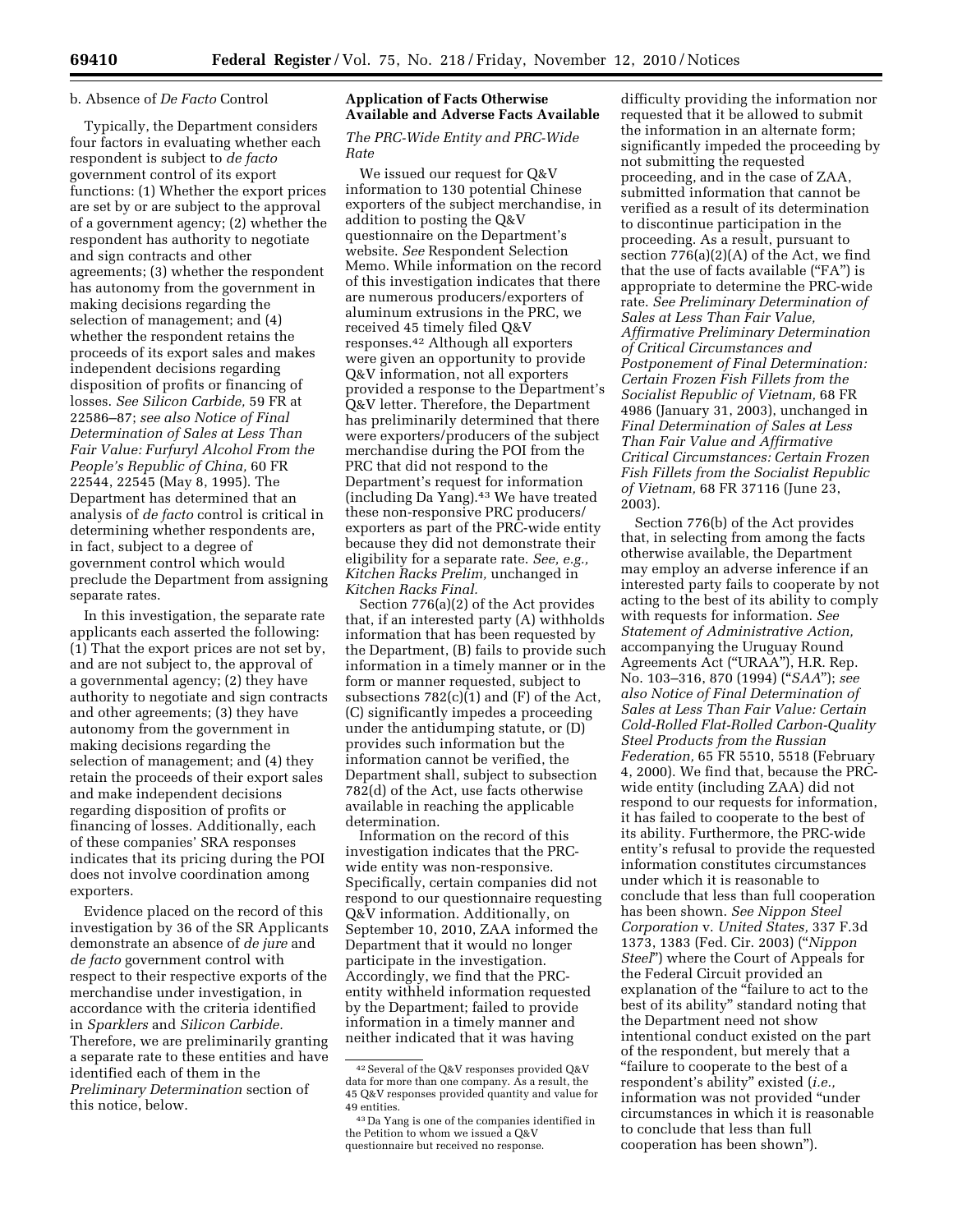Therefore, the Department preliminarily finds that, in selecting from among the facts available, an adverse inference is appropriate.

When employing an adverse inference, section 776 of the Act indicates that the Department may rely upon information derived from the petition, the final determination from the LTFV investigation, a previous administrative review, or any other information placed on the record. In selecting a rate for adverse facts available (''AFA''), the Department selects a rate that is sufficiently adverse to ensure that the uncooperative party does not obtain a more favorable result by failing to cooperate than if it had fully cooperated. It is the Department's practice to select, as AFA, the higher of the (a) highest margin alleged in the petition, or (b) the highest calculated rate of any respondent in the investigation.44 With respect to adverse facts available ("AFA"), for the preliminary determination, we have assigned the PRC-wide entity the rate of 59.31 percent, which is the dumping margin calculated for Guang Ya Group/ New Zhongya/Xinya in the preliminary determination. No corroboration of this rate is necessary because we are relying on information obtained in the course of this investigation, rather than secondary information.45

# *Partial AFA for Guang Ya Group/New Zhongya*

New Zhongya did not provide a sufficient description of the FOP inputs named: Additive, Aluminum sealant, Chromaking agent, Deslagging agent, Long life additive for alkaline etching, and Refining agent for the Department to determine an appropriate source with which to value these inputs. However, information contained in New Zhongya's questionnaire responses, identified these as broadly as various "additives." Because New Zhongya did not provide us with sufficient means to identify an appropriate surrogate value for these inputs as requested by the Department, as adverse facts available, we have applied the highest surrogate value on the record for any input

described as an ''additive.'' We intend to address these FOP valuations further in post-preliminary determination supplemental questionnaires.

## **Margin for the Separate Rate Companies**

As discussed above, the Department has preliminarily determined that in addition to the individually reviewed entities, 29 other companies have demonstrated their eligibility for a separate rate. The Department's practice is to establish a margin, as the separate rate, for these entities based on the average of the rates we calculated for the mandatory respondents, excluding any rates that were zero, *de minimis,* or based entirely on AFA.46 In the instant investigation we have only one mandatory respondent, Guang Ya Group/New Zhongya/Xinya. As the rate for Guang Ya Group/New Zhongya/ Xinya is not zero, *de minimis,* or based entirely on AFA, we are using its margin to establish the separate rate margin.

### **Date of Sale**

19 CFR 351.401(i) states that, ''in identifying the date of sale of the merchandise under consideration or foreign like product, the Secretary normally will use the date of invoice, as recorded in the exporter or producer's records kept in the normal course of business.'' In *Allied Tube,* the CIT noted that a ''party seeking to establish a date of sale other than invoice date bears the burden of producing sufficient evidence to 'satisf{y}' the Department that 'a different date better reflects the date on which the exporter or producer establishes the material terms of sale.'" *Allied Tube & Conduit Corp.* v. *United States* 132 F. Supp. 2d at 1090 (CIT 2001) (quoting 19 CFR 351.401(i)) (''*Allied Tube*''). Additionally, the Secretary may use a date other than the date of invoice if the Secretary is satisfied that a different date better reflects the date on which the exporter or producer establishes the material terms of sale. *See* 19 CFR 351.401(i); *see also Allied Tube,* 132 F. Supp. 2d 1087, 1090–1092. The date of sale is generally the date on which the parties agree upon all substantive terms of the sale. This normally includes the price, quantity, delivery terms and payment terms. *See Carbon and Alloy Steel Wire* 

*Rod from Trinidad and Tobago: Final Results of Antidumping Duty Administrative Review,* 72 FR 62824 (November 7, 2007), and accompanying Issue and Decision Memorandum at Comment 1; *Notice of Final Determination of Sales at Less Than Fair Value: Certain Cold-Rolled Flat-Rolled Carbon Quality Steel Products from Turkey,* 65 FR 15123 (March 21, 2000), and accompanying Issues and Decision Memorandum at Comment 1.

For sales by Guang Ya Group/New Zhongya, consistent with 19 CFR 351.401(i), we used the commercial invoice date as the sale date because record evidence indicates that the terms of sale were not set until the issuance of the commercial invoice.47

## **Fair Value Comparisons**

To determine whether sales of aluminum extrusions to the United States by the respondents were made at LTFV, we compared export price ("EP") and constructed export price ("CEP") to normal value (''NV''), as described in the ''Constructed Export Price,'' ''Export Price,'' and ''Normal Value'' sections of this notice.

# **U.S. Price**

# *Constructed Export Price*

In accordance with section 772(a) of the Act, CEP is the price at which the subject merchandise is first sold (or agreed to be sold) in the United States before or after the date of importation by or for the account of the producer or exporter of such merchandise or by a seller affiliated with the producer or exporter, to a purchaser not affiliated with the producer or exporter, as adjusted under subsections (c) and (d). In its questionnaire responses, Guang Ya Group stated that it made CEP sales through its U.S. affiliate, Guangcheng Aluminum Industries (USA) Inc. (''Guangcheng USA''). In accordance with section 772(a) of the Act, we used CEP for Guang Ya Group's U.S. sales where the merchandise subject to this investigation was sold directly to an affiliated purchaser located in the United States.

For sales reported by Guang Ya Group as CEP sales, we calculated CEP based on delivered prices to unaffiliated purchasers in the United States. We made deductions from the U.S. sales price, where applicable, for movement expenses in accordance with section 772(c)(2)(A) of the Act. These included such expenses as foreign inland freight from the plant to the port of exportation

<sup>44</sup>*See Final Determination of Sales at Less Than Fair Value: Certain Cold-Rolled Carbon Quality Steel Products from the People's Republic of China,*  65 FR 34660 (May 31, 2000), and accompanying Issues and Decision Memorandum, at ''Facts Available.''

<sup>45</sup>*See* 19 CFR 351.308(c) and (d) and section 776(c) of the Act; *see also Final Determination of Sales at Less Than Fair Value and Affirmative Determination of Critical Circumstances, in Part: Light-Walled Rectangular Pipe and Tube from the People's Republic of China,* 73 FR 35652, 35653 (June 24, 2008), and accompanying Issues and Decision Memorandum at 1.

<sup>46</sup>*See, e.g., Preliminary Determination of Sales at Less Than Fair Value and Partial Affirmative Determination of Critical Circumstances: Certain Polyester Staple Fiber from the People's Republic of China,* 71 FR 77373, 77377 (December 26, 2006), unchanged in *Final Determination of Sales at Less Than Fair Value and Partial Affirmative Determination of Critical Circumstances: Certain Polyester Staple Fiber from the People's Republic of China,* 72 FR 19690 (April 19, 2007).

<sup>47</sup>*See, e.g.,* the Guang Ya Group's section A response at page 29, and New Zhongya's section A response at 29.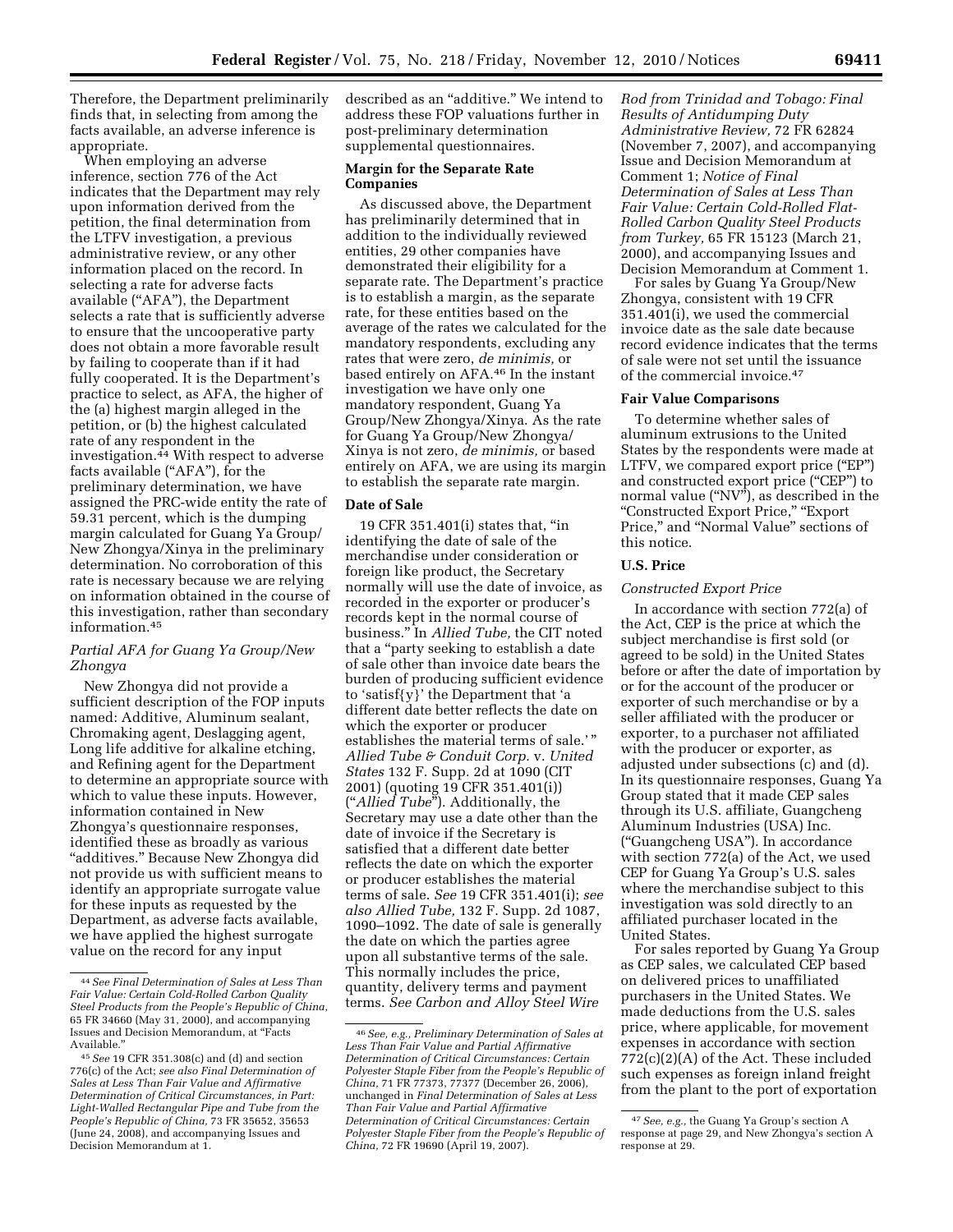and marine insurance. In accordance with section 772(d)(1) of the Act, the Department deducted commissions, credit expenses, inventory carrying costs and indirect selling expenses from the U.S. price, all of which relate to commercial activity in the United States. Finally, we deducted CEP profit, in accordance with sections 772(d)(3) and 772(f) of the Act.48

New Zhongya also reported that it had CEP sales, but requested that the Department not require it to submit data for these sales based on the fact that they comprised a very small percentage of its total sales. Where the percentage of CEP sales is less than five percent, the Department practice is to not require that the sales be reported.49 Accordingly, the Department has permitted New Zhongya not to report these sales.50

#### *Export Price*

In accordance with section 772(a) of the Act, we used EP for certain U.S. sales reported by Guang Ya Group and all sales reported by New Zhongya. We calculated EP based on the packed prices to unaffiliated purchasers in, or for exportation to, the United States. We made deductions, as appropriate, for any movement expenses (*e.g.,* foreign inland freight from the plant to the port of exportation, domestic brokerage, international freight to the port of importation, etc.) in accordance with section 772(c)(2)(A) of the Act. Where foreign inland freight or foreign brokerage and handling fees were provided by PRC service providers or paid for in renminbi, we based those charges on surrogate value rates from India. *See* "Factor Valuation" section below for further discussion of surrogate value rates.

### *Adjustments to Guang Ya Group and New Zhongya Data*

For the preliminary determination, using information from Guang Ya Group's narrative questionnaire/ supplemental questionnaire responses, the Department made adjustments to Guang Ya Group's and New Zhongya's FOP and U.S. sales data to resolve multiple flaws with respect to formatting, variable names, and spreadsheet reference errors. For example, where values for credit

expenses were lost in Guang Ya Group's Excel version of its U.S. sales database due to broken cell links, resulting in ''reference'' errors, the Department used data found in Guang Ya Group's questionnaire/supplemental questionnaire response narratives to calculate the missing values using SAS programming language.51

#### **Normal Value**

Section 773(c)(1) of the Act provides that the Department shall determine the NV using an FOP methodology if the merchandise is exported from an NME and the information does not permit the calculation of NV using home-market prices, third-country prices, or constructed value under section 773(a) of the Act. The Department bases NV on the FOPs because the presence of government controls on various aspects of NMEs renders price comparisons and the calculation of production costs invalid under the Department's normal methodologies. Therefore, for this preliminary determination we have calculated NV based on FOPs in accordance with sections 773(c)(3) and (4) of the Act and 19 CFR 351.408(c). The FOPs include: (1) Hours of labor required; (2) quantities of raw materials employed; (3) amounts of energy and other utilities consumed; and (4) representative capital costs. *See, e.g., Kitchen Racks Prelim,* 71 FR at 19703 (unchanged in *Kitchen Racks Final*). In accordance with 19 CFR 351.408(c)(1), the Department will normally use publicly available information to find an appropriate surrogate value to value FOPs, but when a producer sources an input from a ME and pays for it in a ME currency, the Department may value the factor using the actual price paid for the input. *See* 19 CFR 351.408(c)(1); *see also Shakeproof Assembly Components Div of Ill* v. *United States,* 268 F.3d 1376, 1382–1383 (Fed. Cir. 2001) (affirming the Department's use of market-based prices to value certain FOPs).

## **Factor Valuation Methodology**

In accordance with section 773(c) of the Act, we calculated NV based on FOP data reported by respondents during the POI. To calculate NV, we multiplied the reported per-unit factor-consumption rates by publicly available surrogate values (except as discussed below). In

selecting the surrogate values, we considered the quality, specificity, and contemporaneity of the data. *See, e.g., Fresh Garlic From the People's Republic of China: Final Results of Antidumping Duty New Shipper Review,* 67 FR 72139 (December 4, 2002), and accompanying Issues and Decision Memorandum at Comment 6; and *Final Results of First New Shipper Review and First Antidumping Duty Administrative Review: Certain Preserved Mushrooms From the People's Republic of China,* 66 FR 31204 (June 11, 2001), and accompanying Issues and Decision Memorandum at Comment 5. As appropriate, we adjusted input prices by including freight costs to make them delivered prices. Specifically, we added to Indian import surrogate values a surrogate freight cost using the shorter of the reported distance from the domestic supplier to the factory or the distance from the nearest seaport to the factory where appropriate. This adjustment is in accordance with the Court of Appeals for the Federal Circuit's decision in *Sigma Corp.* v. *United States,* 117 F.3d 1401, 1407–08 (Fed. Cir. 1997). A detailed description of all surrogate values used for Guang Ya Group/New Zhongya can be found in the Surrogate Value Memorandum.

For the preliminary determination, in accordance with the Department's practice, we used data from the Indian Import Statistics and other publicly available Indian sources in order to calculate surrogate values for Guang Ya Group and New Zhongya's FOPs (direct materials, energy, and packing materials) and certain movement expenses. In selecting the best available information for valuing FOPs in accordance with section 773(c)(1) of the Act, the Department's practice is to select, to the extent practicable, surrogate values which are non-export average values, most contemporaneous with the POI, product-specific, and taxexclusive. *See, e.g., Notice of Preliminary Determination of Sales at Less Than Fair Value, Negative Preliminary Determination of Critical Circumstances and Postponement of Final Determination: Certain Frozen and Canned Warmwater Shrimp From the Socialist Republic of Vietnam,* 69 FR 42672, 42682 (July 16, 2004), unchanged in *Final Determination of Sales at Less Than Fair Value: Certain Frozen and Canned Warmwater Shrimp from the Socialist Republic of Vietnam,* 69 FR 71005 (December 8, 2004). The record shows that data in the Indian Import Statistics, as well as those from the other Indian sources, are contemporaneous with the POI,

<sup>48</sup>*See* Surrogate Value Memorandum. 49*See* 19 CFR 351.408(d); *see* also *Notice of Final Determination of Sales at Less Than Fair Value and Affirmative Final Determination of Critical Circumstances: Certain Orange Juice from Brazil,* 71 FR 2183 (January 13, 2006), and accompanying Issues and Decision Memorandum at 6.

<sup>50</sup>*See* October 20, 2010, letter to New Zhongya: Extension of Deadline to submit supplemental questionnaire.

<sup>51</sup>*See* the memorandum to the file: Preliminary Determination Analysis Memorandum for Guang Ya Aluminium Industries Co., Ltd., Foshan Guangcheng Aluminium Co., Ltd., Kong Ah International Company Limited, and Guang Ya Aluminium Industries (Hong Kong) Limited, (collectively, the ''Guang Ya Group'') dated October 27, 2010, for a complete listing of all such adjustments.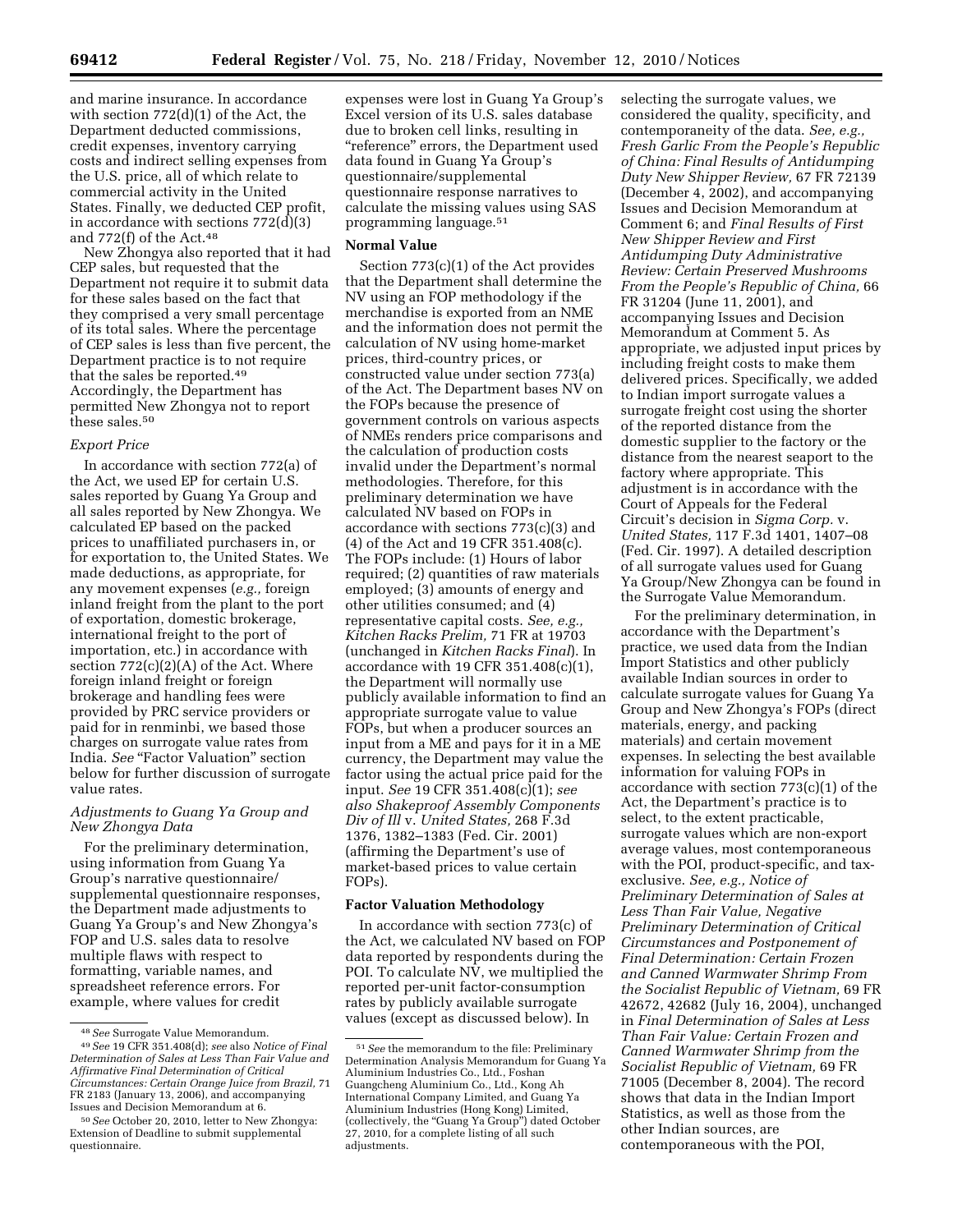product-specific, and tax-exclusive. *See*  Surrogate Value Memorandum. In those instances where we could not obtain publicly available information contemporaneous to the POI with which to value factors, we adjusted the surrogate values using, where appropriate, the Indian WPI as published in the IMF's *International Financial Statistics. See, e.g., Kitchen Racks,* 74 FR at 9600.

Furthermore, with regard to the Indian import-based surrogate values, we have disregarded import prices that we have reason to believe or suspect may be subsidized. We have reason to believe or suspect that prices of inputs from Indonesia, South Korea, and Thailand may have been subsidized. We have found in other proceedings that these countries maintain broadly available, non-industry-specific export subsidies and, therefore, it is reasonable to infer that all exports to all markets from these countries may be subsidized. *See Notice of Final Determination of Sales at Less Than Fair Value and Negative Final Determination of Critical Circumstances: Certain Color Television Receivers From the People's Republic of China,* 69 FR 20594 (April 16, 2004), and accompanying Issues and Decision Memorandum at Comment 7.52

Further, guided by the legislative history, it is the Department's practice not to conduct a formal investigation to ensure that such prices are not subsidized. *See* Omnibus Trade and Competitiveness Act of 1988, Conference Report to accompany H.R. Rep. 100–576 at 590 (1988) reprinted in 1988 U.S.C.C.A.N. 1547, 1623–24; *see also Preliminary Determination of Sales at Less Than Fair Value: Coated Free Sheet Paper from the People's Republic of China,* 72 FR 30758 (June 4, 2007) unchanged in *Final Determination of Sales at Less Than Fair Value: Coated Free Sheet Paper from the People's Republic of China,* 72 FR 60632 (October 25, 2007). Rather, the Department bases its decision on

information that is available to it at the time it makes its determination. *See Polyethylene Terephthalate Film, Sheet, and Strip from the People's Republic of China: Preliminary Determination of Sales at Less Than Fair Value,* 73 FR 24552, 24559 (May 5, 2008), unchanged in *Polyethylene Terephthalate Film, Sheet, and Strip from the People's Republic of China: Final Determination of Sales at Less Than Fair Value,* 73 FR 55039 (September 24, 2008). Therefore, we have not used prices from these countries in calculating the Indian import-based surrogate values. Additionally, we disregarded prices from NME countries. Finally, imports that were labeled as originating from an ''unspecified'' country were excluded from the average value, because the Department could not be certain that they were not from either an NME country or a country with general export subsidies. *See id.* 

Pursuant to 19 CFR 351.408(c)(1), when a respondent sources inputs from an ME supplier in meaningful quantities (*i.e.,* not insignificant quantities), we use the actual price paid by respondent for those inputs, except when prices may have been distorted by findings of dumping by the PRC and/or subsidies.<sup>53</sup> Where we find ME purchases to be of significant quantities (*i.e.,* 33 percent or more), in accordance with our statement of policy as outlined in *Antidumping Methodologies: Market Economy Inputs,*54 we use the actual purchases of these inputs to value the inputs. Where the quantity of the reported input purchased from ME suppliers is below 33 percent of the total volume of the input purchased from all sources during the POI, and were otherwise valid, we weight-average the ME input's purchase price with the appropriate surrogate value for the input according to their respective shares of the reported total volume of purchases.55 Where appropriate, we add freight to the ME prices of inputs.

Both Guang Ya Group and New Zhongya claimed that certain of their reported raw material inputs were sourced from an ME country and paid for in ME currencies. Record evidence indicates, however, that New Zhongya's purchases were not from an NME country. Accordingly, we valued these

purchases with a surrogate value.56 With respect to the Guang Ya Group's claim that it had certain purchases of inputs from an ME country(ies), record evidence brings into question the quantities and types of merchandise that may have been imported from market economy countries.57 Thus, we valued these inputs with surrogate values for the preliminary determination.

As a consequence of the decision of the Court of Appeals for the Federal Circuit in *Dorbest Ltd.* v. *United States,*  604 F. 3d 1363 (Fed. Cir. 2010), the Department is no longer relying on the regression-based wage rate described in 19 CFR 351.408(c)(3). The Department is continuing to evaluate options for determining labor values in light of the recent Federal Circuit decision. For these preliminary results, we have calculated an hourly wage rate to use in valuing the reported labor input by averaging earnings and/or wages in countries that are economicallycomparable to the PRC and that are significant producers of comparable merchandise. To calculate the hourly wage data, we used wage rate data reported by the International Labor Organization (''ILO'').58 Because an industry-specific dataset relevant to this proceeding exists within the Department's preferred ILO source, we used industry-specific data to calculate a surrogate wage rate for this review, in accordance with section 773(c)(1) of the Act.

For this review, the Department has calculated the wage rate using a simple average of the data provided to the ILO under Sub-Classification 28 (''Manufacture of fabricated metal products, except machinery and equipment'') of the ISIC–Revision 3 by countries determined to be both economically-comparable and significant producers to the PRC. The Department finds the two-digit

58The ILO industry-specific data is reported according to the International Standard Industrial Classification of all Economic Activities (''ISIC'') code, which is maintained by the United Nations Statistical Division and is periodically updated. These updates are referred to as ''Revisions.'' The ILO, an organization under the auspices of the United Nations, utilizes this classification for reporting purposes. Currently, wage and earnings data are available from the ILO under the following revisions: ISIC–Rev.2, ISIC–Rev.3, and most recently, ISIC–Rev.4. The ISIC code establishes a two-digit breakout for each manufacturing category, and also often provides a three- or four-digit subcategory for each two-digit category. Depending on the country, data may be reported at either the two-, three- or four-digit subcategory.

<sup>52</sup>*See, also e.g., Carbazole Violet Pigment 23 from India: Final Results of the Expedited Five-year (Sunset) Review of the Countervailing Duty Order,*  75 FR 13257 (March 19, 2010), and accompanying Issues and Decision Memorandum at pages 4–5; *Certain Cut-to-Length Carbon Quality Steel Plate from Indonesia: Final Results of Expedited Sunset Review,* 70 FR 45692 (August 8, 2005), and accompanying Issues and Decision Memorandum at page 4; *Corrosion-Resistant Carbon Steel Flat Products from the Republic of Korea: Final Results of Countervailing Duty Administrative Review,* 74 FR 2512 (January 15, 2009), and accompanying Issues and Decision Memorandum at pages 17, 19– 20; *Final Affirmative Countervailing Duty Determination: Certain Hot-Rolled Carbon Steel Flat Products from Thailand,* 66 FR 50410 (October 3, 2001), and accompanying Issues and Decision Memorandum at page 23.

<sup>53</sup>*See Antidumping Duties; Countervailing Duties; Final Rule,* 62 FR 27296, 27366 (May 19,

<sup>1997). 54</sup>*See Antidumping Methodologies: Market Economy Inputs, Expected Non-Market Economy Wages, Duty Drawback; and Request for Comments,*  71 FR 61716, 61717 (October 19, 2006) (''*Antidumping Methodologies: Market Economy* 

*Inputs*''). 55*See Antidumping Methodologies: Market Economy Inputs,* 71 FR at 61718.

<sup>56</sup>*See* Analysis Memo: Market Economy Purchases section.

<sup>57</sup>*See Antidumping Methodologies: Market Economy Inputs,* 71 FR at 61718, and Exhibit D.18 of the Guang Ya Groups September 29, 2010 supplemental questionnaire response.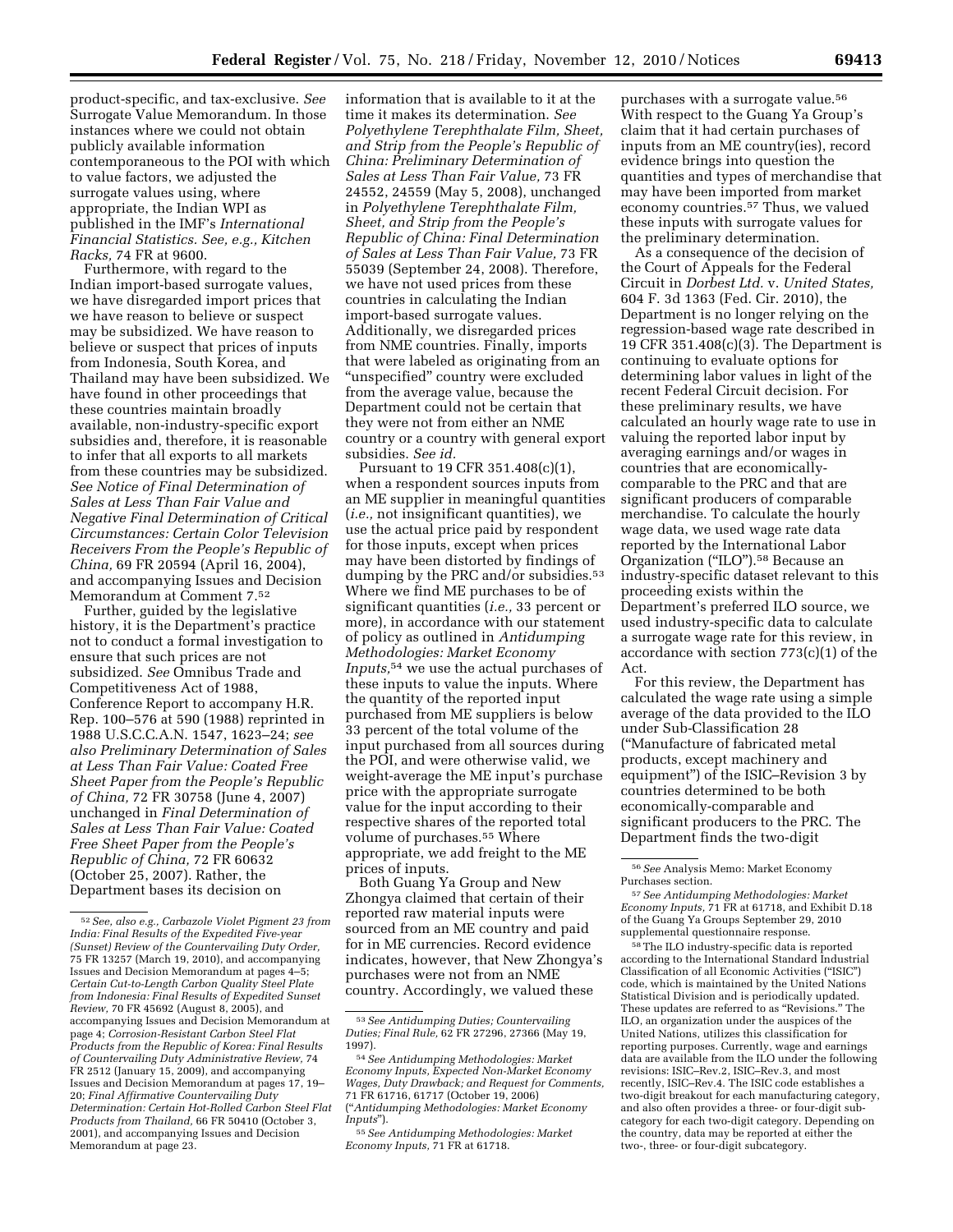description under Sub-Classification 28 is the best available wage rate surrogate value on the record because it is specific and derived from industries that produce merchandise comparable to the subject merchandise. For further information on the calculation of the wage rate, see the Surrogate Value Memorandum.

We valued truck freight expenses using a per-unit average rate calculated from data on the Infobanc Web site: *http://www.infobanc.com/logistics/ logtruck.htm.* The logistics section of this Web site contains inland freight truck rates between many large Indian cities.

We valued electricity using price data for small, medium, and large industries, as published by the Central Electricity Authority of the Government of India in its publication titled Electricity Tariff & Duty and Average Rates of Electricity Supply in India, dated March 2008. These electricity rates represent actual country-wide, publicly available information on tax-exclusive electricity rates charged to industries in India. To value water, we used the revised Maharashtra Industrial Development Corporation water rates available at *http://www.midcindia.com/water-*

*supply.* We valued natural gas using April through June 2002 data from the Gas Authority of India Ltd. Consistent with the Department's recent determination in Polyvinyl Alcohol, we averaged the base and ceiling gas prices of 2,850 rupees per 1000 cubic meters  $\text{("m3")}$  and 2,150 rupees per 1000 m<sup>3</sup>, and added a transmission charge of 1,150 rupees per 1000  $m<sup>3</sup>$  to calculate a value of Rs 3.650/cubic meter. We used the Indian Bureau of Mines' publication: 2007 Edition of the Indian Minerals Yearbook (''IBM Yearbook'') to value coal. For this preliminary determination, we find that the IBM Yearbook's reported Grade C coal most closely matches the coal consumed by respondents during the POI. We valued diesel using the June 2007 diesel prices across four Indian cities from the Indian Oil Corporation. Since the rates are not contemporaneous with the POI, we inflated the values using the WPI.

To value factory overhead, selling, general, and administrative expenses, and profit, we used audited financial statements of Indian aluminum extrusions producers Bhoruka Aluminum, Ltd., and Sudal Industries Ltd., each covering the fiscal period April 1, 2009, through March 31,

2010.59 The Department may consider other publicly available financial statements for the final determination, as appropriate.

# **Currency Conversion**

Where necessary, we made currency conversions into U.S. dollars, in accordance with section 773A(a) of the Act, based on the exchange rates in effect on the dates of the  $\overline{U}.S$ . sales as certified by the Federal Reserve Bank.

### **Verification**

As provided in section 782(i)(1) of the Act, we intend to verify the information from Guang Ya Group/New Zhongya/ Xinya upon which we will rely in making our final determination.

## **Combination Rates**

In the *Initiation Notice,* the Department stated that it would calculate combination rates for respondents that are eligible for a separate rate in this investigation.<sup>60</sup> This practice is described in Policy Bulletin 05.1.

#### **Preliminary Determination**

The weighted-average dumping margins are as follows:

| Exporter                                                                                                                                                                                                                                                                                                                                                                 | Producer                                                                                                                                                                                                                                                                                                                                                              | Weighted-<br>average<br>margin |
|--------------------------------------------------------------------------------------------------------------------------------------------------------------------------------------------------------------------------------------------------------------------------------------------------------------------------------------------------------------------------|-----------------------------------------------------------------------------------------------------------------------------------------------------------------------------------------------------------------------------------------------------------------------------------------------------------------------------------------------------------------------|--------------------------------|
| Industries Co., Ltd.; Foshan<br>Guang Ya Aluminium<br>Guangcheng Aluminium Co., Ltd.; Kong Ah International<br>Company Limited; Guang Ya Aluminium Industries (Hong<br>Kong) Limited; Zhaoqing New Zhongya Aluminum Co., Ltd.;<br>Zhongya Shaped Aluminium (HK) Holding Limited; Karlton<br>Aluminum Company Ltd.; Xinya Aluminum & Stainless Steel<br>Product Co., Ltd. | Guang Ya Aluminium Industries Co., Ltd.; Foshan<br>Guangcheng Aluminium Co., Ltd.; Kong Ah International<br>Company Limited; Guang Ya Aluminium Industries (Hong<br>Kong) Limited; Zhaoqing New Zhongya Aluminum Co., Ltd.;<br>Zhongya Shaped Aluminium (HK) Holding Limited; Karlton<br>Aluminum Company Ltd.; Xinya Aluminum & Stainless Steel<br>Product Co., Ltd. | 59.31                          |
|                                                                                                                                                                                                                                                                                                                                                                          |                                                                                                                                                                                                                                                                                                                                                                       | 59.31                          |
| Changshu Changsheng Aluminium Products Co., Ltd                                                                                                                                                                                                                                                                                                                          | Changshu Changsheng Aluminium Products Co., Ltd                                                                                                                                                                                                                                                                                                                       | 59.31                          |
|                                                                                                                                                                                                                                                                                                                                                                          |                                                                                                                                                                                                                                                                                                                                                                       | 59.31                          |
|                                                                                                                                                                                                                                                                                                                                                                          | Cosco (J.M) Aluminium Co., Ltd.; Jiangmen Qunxing Hard-<br>ware Diecasting Co., Ltd.                                                                                                                                                                                                                                                                                  | 59.31                          |
|                                                                                                                                                                                                                                                                                                                                                                          |                                                                                                                                                                                                                                                                                                                                                                       | 59.31                          |
| Foshan Jinlan Non-ferrous Metal Product Co.; Ltd                                                                                                                                                                                                                                                                                                                         |                                                                                                                                                                                                                                                                                                                                                                       | 59.31                          |
| Foshan Sanshui Fenglu Aluminium Co., Ltd                                                                                                                                                                                                                                                                                                                                 |                                                                                                                                                                                                                                                                                                                                                                       | 59.31                          |
|                                                                                                                                                                                                                                                                                                                                                                          |                                                                                                                                                                                                                                                                                                                                                                       | 59.31                          |
|                                                                                                                                                                                                                                                                                                                                                                          |                                                                                                                                                                                                                                                                                                                                                                       | 59.31                          |
|                                                                                                                                                                                                                                                                                                                                                                          |                                                                                                                                                                                                                                                                                                                                                                       | 59.31                          |
|                                                                                                                                                                                                                                                                                                                                                                          |                                                                                                                                                                                                                                                                                                                                                                       | 59.31                          |
|                                                                                                                                                                                                                                                                                                                                                                          |                                                                                                                                                                                                                                                                                                                                                                       | 59.31                          |
|                                                                                                                                                                                                                                                                                                                                                                          | Taishan Golden Gain Aluminium Products Limited                                                                                                                                                                                                                                                                                                                        | 59.31                          |
|                                                                                                                                                                                                                                                                                                                                                                          |                                                                                                                                                                                                                                                                                                                                                                       | 59.31                          |
|                                                                                                                                                                                                                                                                                                                                                                          | Guangdong Jianmei Aluminum Profile Company Limited;<br>Foshan JMA Aluminium Company Limited.                                                                                                                                                                                                                                                                          | 59.31                          |
|                                                                                                                                                                                                                                                                                                                                                                          | Tai Shan City Kam Kiu Aluminium Extrusion Co., Ltd                                                                                                                                                                                                                                                                                                                    | 59.31                          |
|                                                                                                                                                                                                                                                                                                                                                                          |                                                                                                                                                                                                                                                                                                                                                                       | 59.31                          |
|                                                                                                                                                                                                                                                                                                                                                                          |                                                                                                                                                                                                                                                                                                                                                                       | 59.31                          |
|                                                                                                                                                                                                                                                                                                                                                                          |                                                                                                                                                                                                                                                                                                                                                                       | 59.31                          |
|                                                                                                                                                                                                                                                                                                                                                                          |                                                                                                                                                                                                                                                                                                                                                                       | 59.31                          |
|                                                                                                                                                                                                                                                                                                                                                                          |                                                                                                                                                                                                                                                                                                                                                                       | 59.31                          |
|                                                                                                                                                                                                                                                                                                                                                                          |                                                                                                                                                                                                                                                                                                                                                                       | 59.31                          |
|                                                                                                                                                                                                                                                                                                                                                                          |                                                                                                                                                                                                                                                                                                                                                                       | 59.31                          |

<sup>59</sup>*See* Analysis Memo: Surrogate Financial Statements, for a discussion of the selection of these financial statements.

60*See Initiation Notice,* 75 FR at 22113–14.